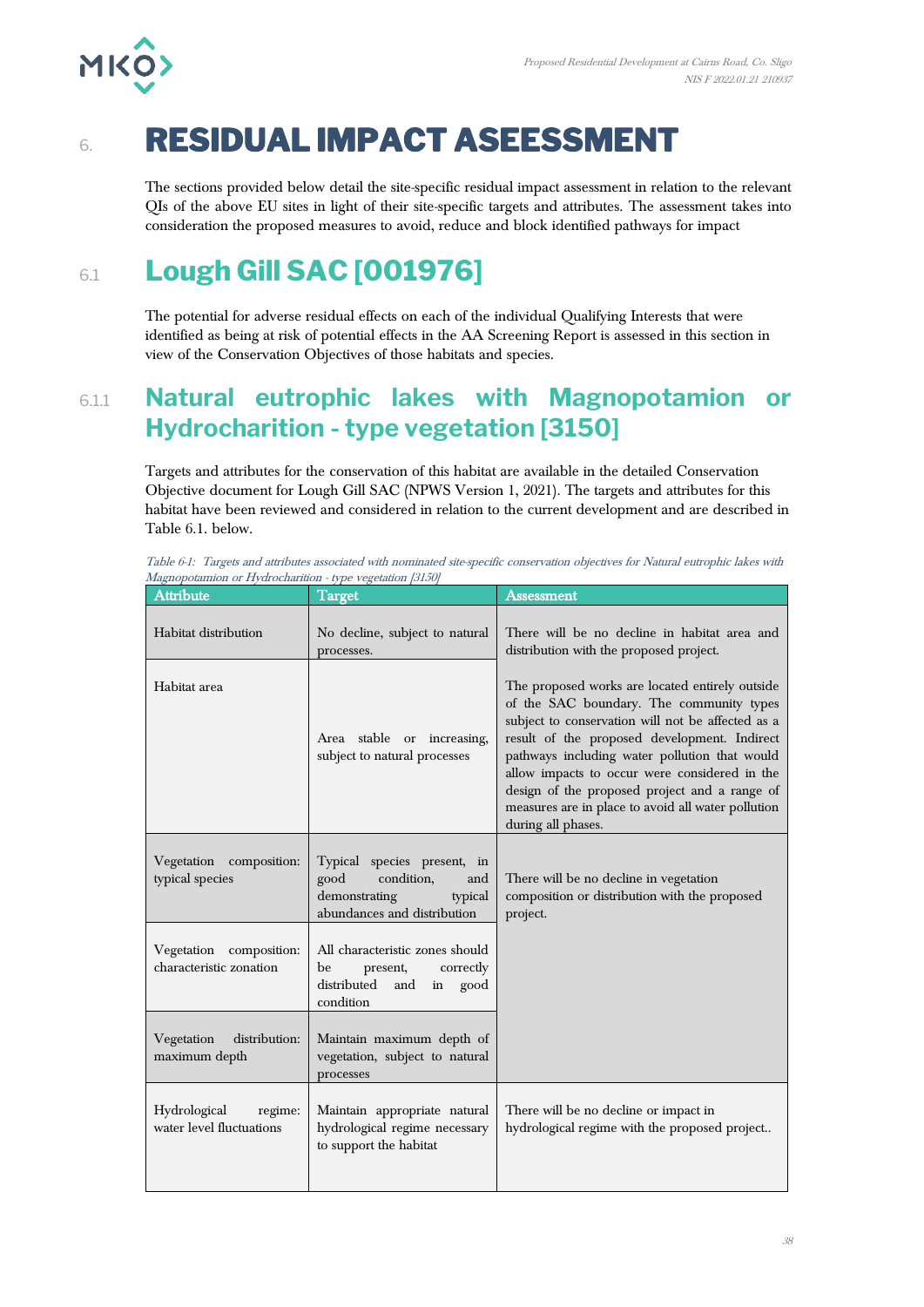

| <b>Attribute</b>                                  | <b>Target</b>                                                                                                                                                  | <b>Assessment</b>                                                                                                                                                                                  |
|---------------------------------------------------|----------------------------------------------------------------------------------------------------------------------------------------------------------------|----------------------------------------------------------------------------------------------------------------------------------------------------------------------------------------------------|
|                                                   |                                                                                                                                                                |                                                                                                                                                                                                    |
|                                                   |                                                                                                                                                                |                                                                                                                                                                                                    |
| Lake substratum quality                           | Maintain<br>appropriate<br>substratum type, extent and<br>chemistry<br>to<br>support the<br>vegetation                                                         | There will be no decline or impact in lake<br>substratum quality with the proposed project.                                                                                                        |
| Water<br>quality:<br>transparency                 | Restore<br>appropriate<br>Secchi<br>transparency. There should be<br>decline<br>Secchi<br>in<br>no<br>depth/transparency                                       | There will be no impacts on water quality<br>including transparency, nutrients, phytoplankton<br>phytoplankton compostion,<br>biomass,<br>algal<br>biomass or macrophyte status as a result of the |
| Water quality: nutrients                          | Restore the concentration of<br>nutrients in the water column<br>to sufficiently low levels to<br>support the habitat and its<br>typical species               | proposed development.                                                                                                                                                                              |
| Water<br>quality:<br>phytoplankton biomass        | Maintain appropriate water<br>quality to support the habitat,<br>including high chlorophyll a<br>status                                                        |                                                                                                                                                                                                    |
| Water<br>quality:<br>phytoplankton<br>composition | appropriate water<br>Maintain<br>quality to support the habitat,<br>including high phytoplankton<br>composition status                                         |                                                                                                                                                                                                    |
| Water quality: attached<br>algal biomass          | Restore/maintain trace/absent<br>attached algal biomass (<5%<br>cover)                                                                                         |                                                                                                                                                                                                    |
| Water<br>quality:<br>macrophyte status            | Restore good/high macrophyte<br>status                                                                                                                         |                                                                                                                                                                                                    |
| Acidification status                              | Maintain appropriate water<br>and sediment pH, alkalinity<br>and cation concentrations to<br>support the habitat, subject to<br>natural processes              | There will be no impacts on water and sediment<br>pH, alkalinity and cation concentrations quality<br>as a result of the proposed development.                                                     |
| Water colour                                      | Restore/maintain appropriate<br>water colour to support the<br>habitat                                                                                         | There will be no impact on water colour,<br>dissolved organic carbon or turbidity as a result<br>of the proposed development.                                                                      |
| Dissolved organic carbon<br>(DOC)                 | Restore/maintain appropriate<br>organic carbon<br>levels<br>to<br>support the habitat                                                                          |                                                                                                                                                                                                    |
| Turbidity                                         | Restore/maintain appropriate<br>turbidity to support the habitat                                                                                               |                                                                                                                                                                                                    |
| Fringing habitat: area and<br>condition           | Maintain<br>the<br>area<br>and<br>condition of fringing habitats<br>necessary<br>support<br>the<br>to<br>structure<br>natural<br>and<br>functioning of habitat | There will be no impact on the condition of the<br>fringe habitat area or condition as a result of the<br>proposed development.                                                                    |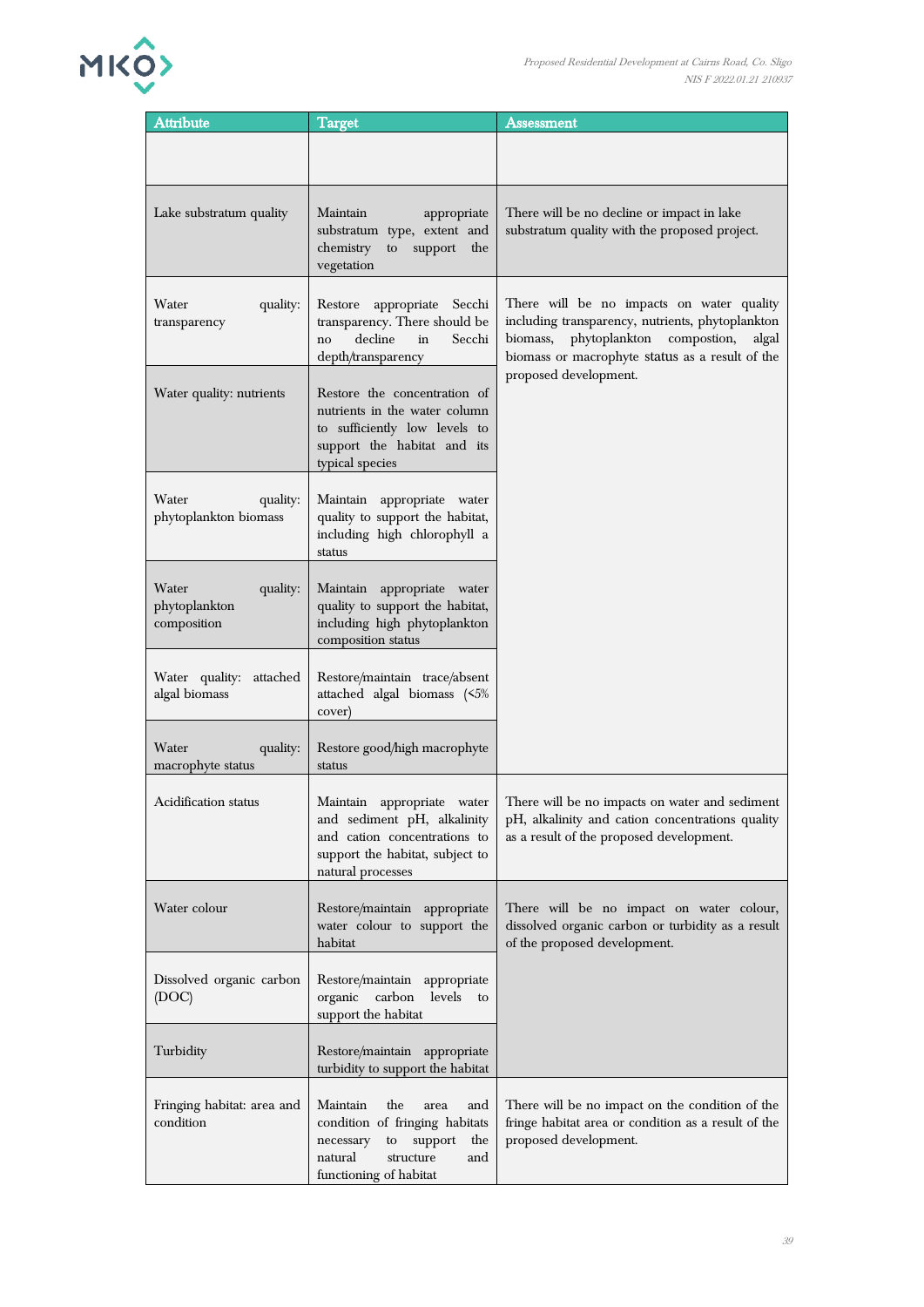



### 6.1.1.1 **Determination on potential for adverse effects**

Based on the above, it can be concluded, in view of best scientific knowledge and based on objective information and the conservation objectives of the site, that the Proposed Project will not adversely affect the QI Mudflats and sandflats not covered by seawater at low tide associated with the Lough Gill SAC, in any phase of development.

# 6.1.2 **Alluvial forests with** *Alnus glutinosa* **and** *Fraxinus excelsior* **(Alno-Padion, Alnion incanae, Salicion albae) [91E0]**

Targets and attributes for the conservation of this habitat are available in the detailed Conservation Objective document for Lough Gill SAC (NPWS Version 1, 2021). The targets and attributes for this habitat have been reviewed and considered in relation to the current development and are described in Table 6.2. below.

Table 6-2: Targets and attributes associated with nominated site-specific conservation objectives for Alluvial forests with Alnus glutinosa and Fraxinus excelsior (Alno-Padion, Alnion incanae, Salicion albae) [91E0]

| Attribute                                                   | Target                                                                                                                                                                                                                                | Assessment                                                                                                                                                                                                                                                                                                                                                                                                                      |
|-------------------------------------------------------------|---------------------------------------------------------------------------------------------------------------------------------------------------------------------------------------------------------------------------------------|---------------------------------------------------------------------------------------------------------------------------------------------------------------------------------------------------------------------------------------------------------------------------------------------------------------------------------------------------------------------------------------------------------------------------------|
| Habitat distribution                                        | No decline, subject to natural<br>processes.                                                                                                                                                                                          | There will be no decline in habitat area and<br>distribution with the proposed project.                                                                                                                                                                                                                                                                                                                                         |
| Habitat area                                                | Area stable or increasing,<br>subject to natural processes.                                                                                                                                                                           | The proposed works are located entirely outside<br>of the SAC boundary. The community types<br>subject to conservation will not be affected as a<br>result of the proposed development. Indirect<br>pathways including water pollution that would<br>allow impacts to occur were considered in the<br>design of the proposed project and a range of<br>measures are in place to avoid all water pollution<br>during all phases. |
| <b>Woodland Size</b>                                        | Area stable or increasing.                                                                                                                                                                                                            | There will be no decline in woodland size,<br>structure, with the proposed project.                                                                                                                                                                                                                                                                                                                                             |
| Woodland<br>structure:<br>cover and height                  | Total canopy cover at least<br>30%; median canopy height at<br>least 7m; native shrub layer<br>10-75%;<br>native<br>cover<br>herb/dwarf shrub layer cover<br>at least 20% and height at least<br>20cm; bryophyte cover at least<br>4% |                                                                                                                                                                                                                                                                                                                                                                                                                                 |
| Woodland<br>structure:<br>community diversity and<br>extent | Maintain diversity and extent<br>of community types                                                                                                                                                                                   |                                                                                                                                                                                                                                                                                                                                                                                                                                 |
| Woodland<br>structure:<br>natural regeneration              | Seedlings, saplings and pole<br>age-classes of target species for<br>91E0* woodlands and other<br>native tree species occur in<br>adequate<br>proportions<br>to                                                                       |                                                                                                                                                                                                                                                                                                                                                                                                                                 |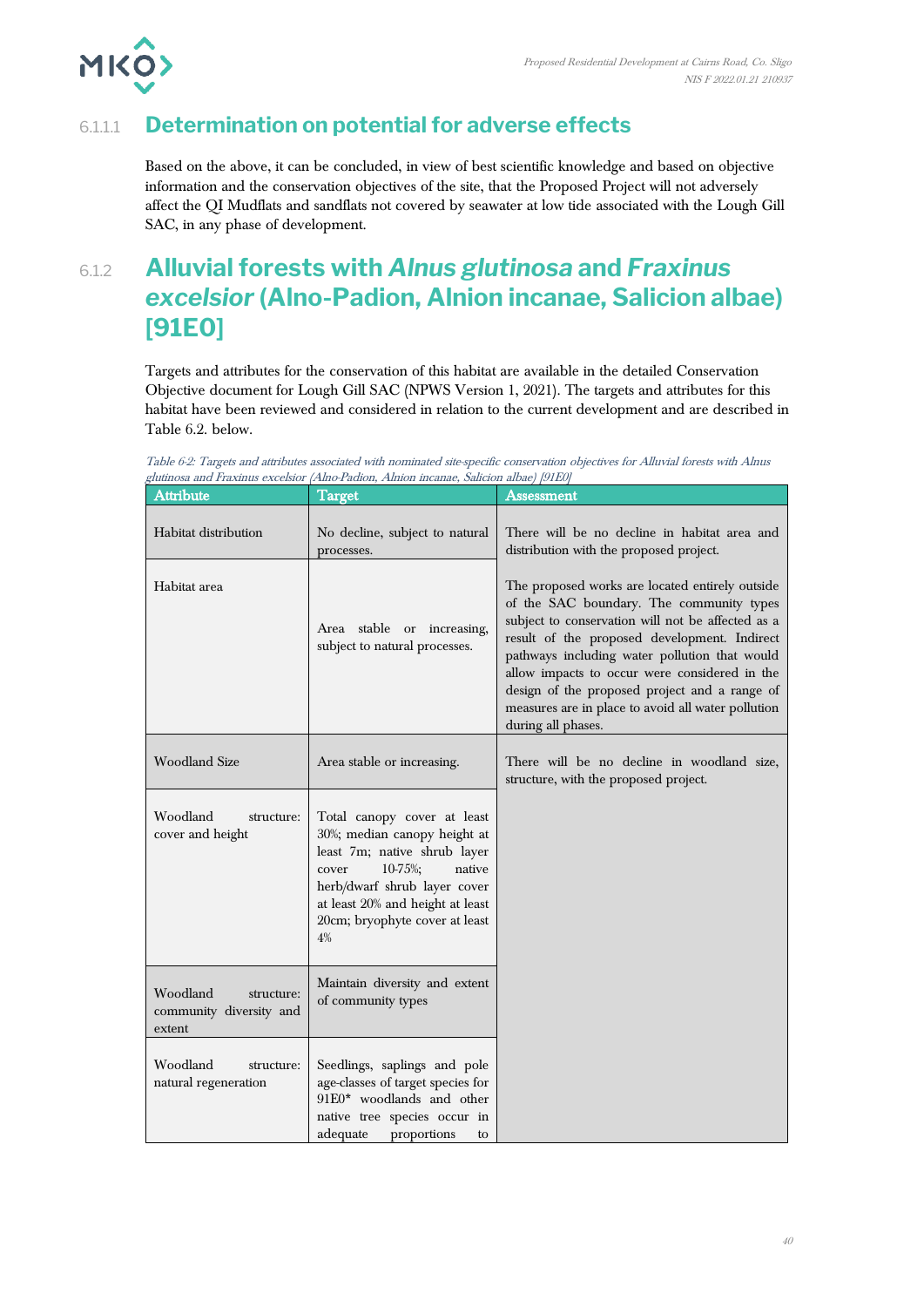

| Attribute                                                              | <b>Target</b>                                                                                                                         | Assessment                                                                                          |
|------------------------------------------------------------------------|---------------------------------------------------------------------------------------------------------------------------------------|-----------------------------------------------------------------------------------------------------|
|                                                                        | ensure survival of woodland<br>canopy                                                                                                 |                                                                                                     |
| Woodland structure: dead<br>wood                                       | At least 19 stems/ha of dead<br>wood of at least 20cm diameter                                                                        |                                                                                                     |
| Woodland<br>structure:<br>veteran trees                                | No decline                                                                                                                            |                                                                                                     |
| Woodland<br>structure:<br>indicators<br>of<br>local<br>distinctiveness | No decline in distribution and,<br>in the case of red listed and<br>other rare or localised species,<br>population size               |                                                                                                     |
| Woodland<br>structure:<br>indicators of overgrazing                    | All<br>five<br>indicators<br>of<br>overgrazing absent                                                                                 |                                                                                                     |
| Vegetation composition:<br>typical species                             | At least 1 target species for<br>91E0 woodlands present; at<br>6 positive indicator<br>least<br>species for 91E0 woodlands<br>present | There will be no decline in vegetation<br>composition or distribution with the proposed<br>project. |
| Vegetation composition:<br>native tree cover                           | No decline                                                                                                                            |                                                                                                     |
| distribution:<br>Vegetation<br>typical species                         | indicator<br>Negative<br>species<br>cover not greater than 10%;<br>regeneration<br>of<br>negative<br>indicator species absent         |                                                                                                     |
| Hydrological<br>regime:<br>flooding depth/height of<br>water table     | Appropriate<br>hydrological<br>regime<br>for<br>necessary<br>maintenance<br>alluvial<br>of<br>vegetation.                             | There will be no decline or impact in<br>hydrological regime with the proposed project.             |

## 6.1.2.1 **Determination on potential for adverse effects**

Based on the above, it can be concluded, in view of best scientific knowledge and based on objective information and the conservation objectives of the site, that the Proposed Project will not adversely affect the QI Alluvial forests with Alnus glutinosa and Fraxinus excelsior (Alno-Padion, Alnion incanae, Salicion albae) associated with the Lough Gill SAC, in any phase of development.

# 6.1.3 **White-clawed Crayfish** *(Austropotamobius pallipes)*

Targets and attributes for the conservation of this species are available in the detailed Conservation Objective document for Lough Gill SAC (NPWS Version 1, 2021). The targets and attributes for this QI have been reviewed and considered in relation to the current development and are described in Table 6.3. below.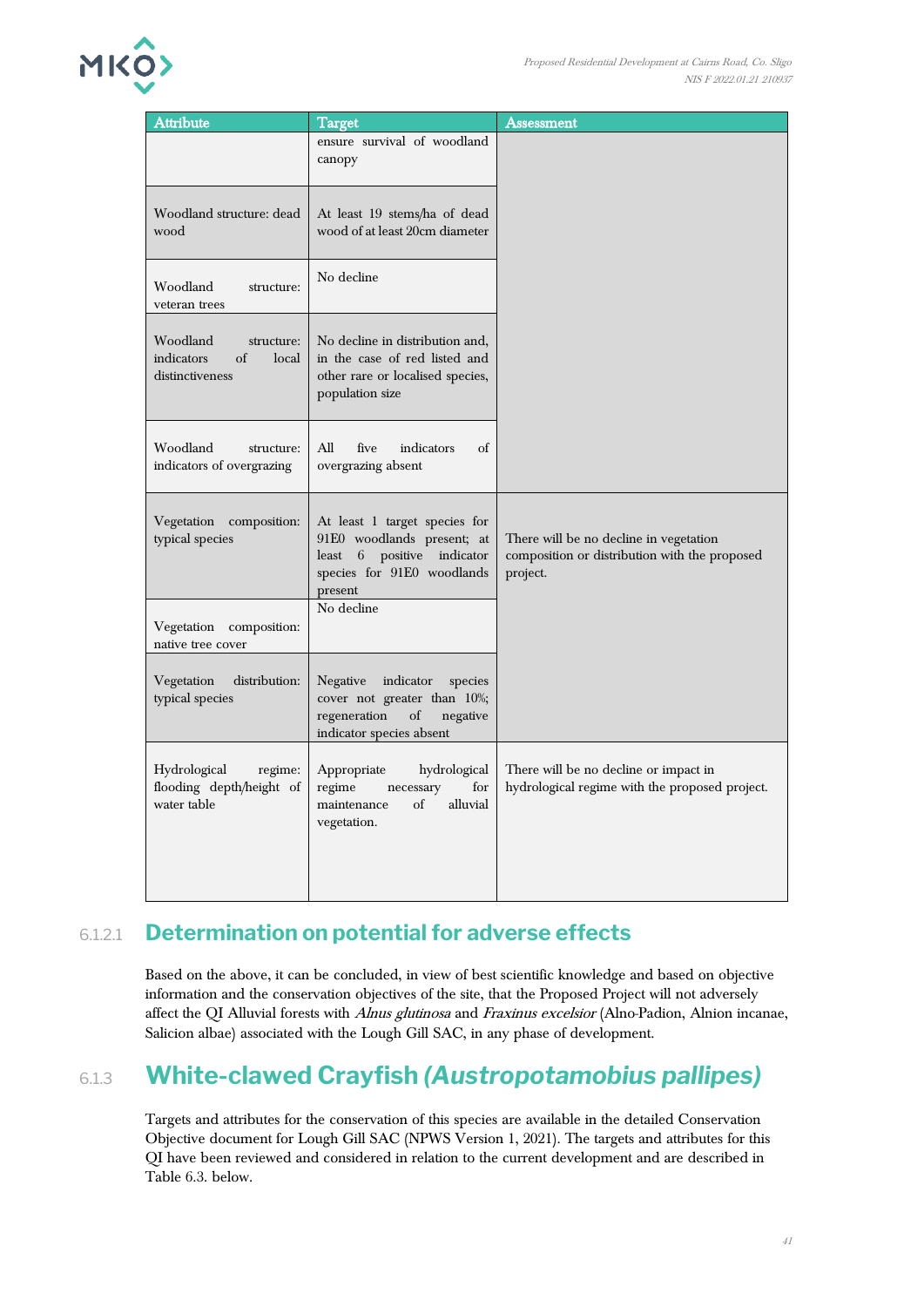

| <i>White-clawed Crayfish) [1092]</i>    |                                                                                                                                                                                    |                                                                                                                                                                                                                                                                                                                               |
|-----------------------------------------|------------------------------------------------------------------------------------------------------------------------------------------------------------------------------------|-------------------------------------------------------------------------------------------------------------------------------------------------------------------------------------------------------------------------------------------------------------------------------------------------------------------------------|
| <b>Attribute</b>                        | <b>Target</b>                                                                                                                                                                      | Assessment                                                                                                                                                                                                                                                                                                                    |
| Distribution                            | $\rm No$<br>reduction<br>from<br>baseline.                                                                                                                                         | There will be no decline in the distribution of the<br>whiteclawed crayfish population for which the SAC has<br>been designated as a result of the proposed<br>development.                                                                                                                                                   |
|                                         |                                                                                                                                                                                    | Indirect pathways that would allow impacts to occur via<br>water pollution were considered in the design of the<br>proposed development and a range of measures,<br>outlined in Section 5 of this report, are in place to avoid<br>all water pollution during the construction and<br>operational stage of the proposed works |
| Population<br>structure:<br>recruitment | Juveniles and/or females<br>with eggs at least 50% of<br>positive samples taken at<br>appropriate time and<br>methodology                                                          | There will be no decline in the population structure and<br>size of the whiteclawed crayfish population for which<br>the SAC has been designated as a result of the<br>proposed development.                                                                                                                                  |
| Population Size                         | reduction<br>$\rm No$<br>from<br>baseline of 0.25                                                                                                                                  |                                                                                                                                                                                                                                                                                                                               |
| Negative indicator species              | alien<br>No<br>and<br>non-<br>indigenous<br>crayfish<br>species                                                                                                                    | There will be no direct or indirect introduction of<br>negative indicator species due to the proposed<br>development                                                                                                                                                                                                          |
| Disease                                 | No instances of disease                                                                                                                                                            | There will be no direct or indirect introduction of<br>disease due to the proposed development.                                                                                                                                                                                                                               |
| River Water quality                     | At least Q3-4 at all sites<br>sampled by EPA                                                                                                                                       | There will be no reduction or impact on river water<br>quality as a result of the proposed development.                                                                                                                                                                                                                       |
| Lake Water Quality                      | Maintain<br>appropriate<br>quality,<br>water<br>particularly<br>pH<br>and<br>levels,<br>nutrient<br>to<br>the<br>natural<br>support<br>structure and functioning<br>of the habitat | There will be no reduction or impact on lake water<br>quality as a result of the proposed development.                                                                                                                                                                                                                        |
| Habitat<br>quality:<br>heterogeneity    | No decline from the<br>baseline                                                                                                                                                    | There will be no change in habitat heterogeneity or<br>habitat quality as a result of the proposed works.                                                                                                                                                                                                                     |

Table 6-3: Targets and attributes associated with nominated site-specific conservation objectives for Austropotamobius pallipes (White-clawed Crayfish) [1092]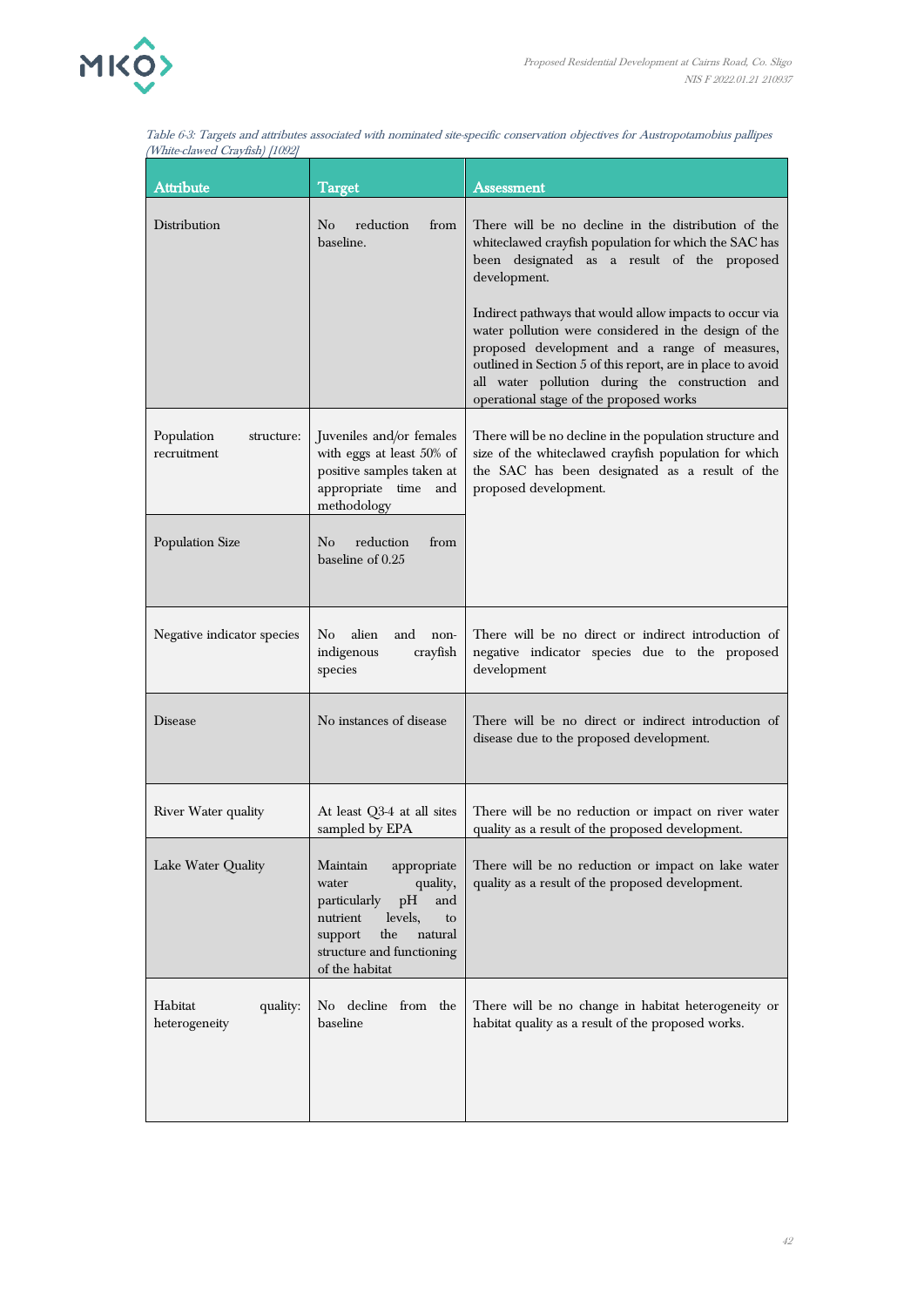

## 6.1.3.1 **Determination on potential for adverse effects**

Based on the above, it can be concluded, in view of best scientific knowledge and based on objective information and the conservation objectives of the site, that the Proposed Project will not adversely affect the QI Whiteclawed crayfish associated with the Lough Gill SAC, in any phase of development.

## 6.1.4 *Brook Lamprey (Lampetra planeri)*

Targets and attributes for the conservation of this species are available in the detailed Conservation Objective document for Lough Gill SAC (NPWS Version 1, 2021). The targets and attributes for this QI have been reviewed and considered in relation to the current development and are described in Table 6.4 below.

Table 6-4: Targets and attributes associated with nominated site-specific conservation objectives for Brook Lamprey (Lampetra planeri) [1096]

| <b>Attribute</b>                                                                | <b>Target</b>                                                                                                                                                         | Assessment                                                                                                                                                                                                                                                                                                                                                 |
|---------------------------------------------------------------------------------|-----------------------------------------------------------------------------------------------------------------------------------------------------------------------|------------------------------------------------------------------------------------------------------------------------------------------------------------------------------------------------------------------------------------------------------------------------------------------------------------------------------------------------------------|
| Distribution                                                                    | Access to all watercourses down to first<br>order streams                                                                                                             | There will be no direct negative impact<br>on distribution as a result of the                                                                                                                                                                                                                                                                              |
| Distribution in suitable<br>habitat                                             | Not less than 50% of sample sites with<br>suitable habitat<br>positive for<br>larval<br>brook/river lamprey                                                           | proposed works.<br>Indirect pathways that would allow<br>impacts to occur via water pollution<br>were considered in the design of the<br>proposed development and a range of<br>measures, outlined in Section 5 of this<br>report, are in place to avoid all water<br>pollution during the construction and<br>operational stage of the proposed<br>works. |
| Population structure of<br>larvae<br>Larval lamprey density<br>in fine sediment | At least three age/size classes of larval<br>brook/river lamprey present<br>Mean density of brook/river larval lamprey<br>in sites with suitable habitat at least 5/m | There will be no impact on the<br>population structure or larval density<br>as a result of the proposed works.                                                                                                                                                                                                                                             |
| Extent and distribution<br>$\alpha$ f<br>spawning<br>and<br>nursery habitat     | No decline in extent and distribution of<br>spawning and nursery beds                                                                                                 | There will be no impact on the extent<br>and distribution of spawning and<br>nursery habitat as a result of the<br>proposed development.                                                                                                                                                                                                                   |

### 6.1.4.1 **Determination on potential for adverse effects**

Based on the above, it can be concluded, in view of best scientific knowledge and based on objective information and the conservation objectives of the site, that the Proposed Project will not adversely affect the QI Brook Lamprey associated with the Lough Gill SAC, in any phase of development.

## 6.1.5 **Sea Lamprey** *(Petromyzon marinus)*

Targets and attributes for the conservation of this species are available in the detailed Conservation Objective document for Lough Gill SAC (NPWS Version 1, 2021). The targets and attributes for this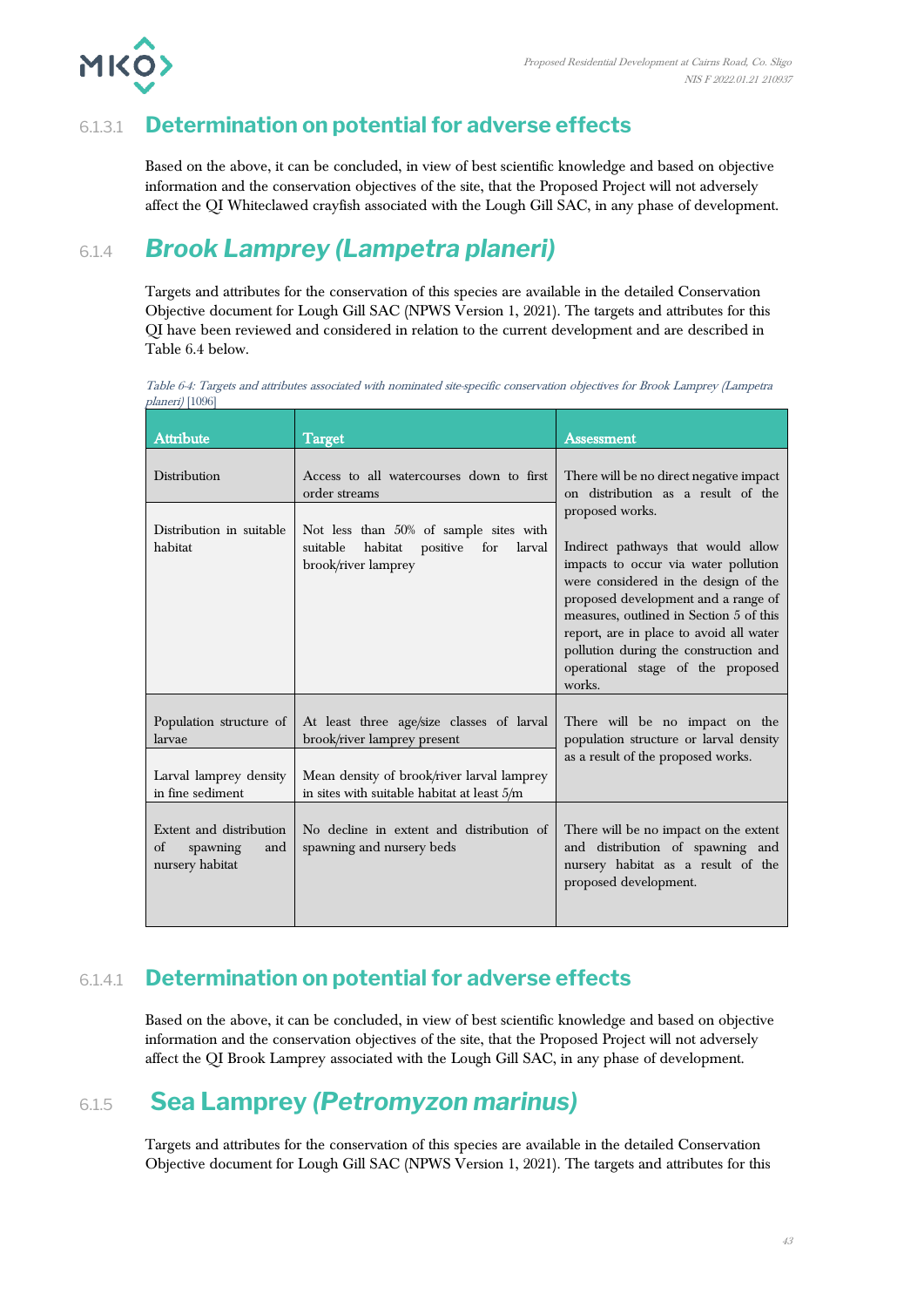

QI have been reviewed and considered in relation to the current development and are described in Table 6.5 below.

Table 6-5: Targets and attributes associated with nominated site-specific conservation objectives for Sea Lamprey (Petromyzon marinus) [1095]

| <b>Attribute</b>                                                    | <b>Target</b>                                                                          | Assessment                                                                                                                                                                                                                                                                                                                                                                                                                                                |
|---------------------------------------------------------------------|----------------------------------------------------------------------------------------|-----------------------------------------------------------------------------------------------------------------------------------------------------------------------------------------------------------------------------------------------------------------------------------------------------------------------------------------------------------------------------------------------------------------------------------------------------------|
| Habitat<br>distribution:<br>extent of anadromy                      | Greater than 75% of<br>main stem length of<br>rivers accessible from<br>estuary        | There will be no direct negative impact on habitat<br>distribution of sea lamprey as a result of the proposed<br>works.<br>Indirect pathways that would allow impacts to occur via<br>water pollution were considered in the design of the<br>proposed development and a range of measures, outlined<br>in Section 5 of this report, are in place to avoid all water<br>pollution during the construction and operational stage of<br>the proposed works. |
| Annual Run Size                                                     | Annual run size should<br>reflect that expected<br>under<br>near-natural<br>conditions | There will be no impacts on the annual run size<br>associated with the proposed development.                                                                                                                                                                                                                                                                                                                                                              |
| Larval lamprey in fine<br>sediment                                  | Larval lamprey present<br>in SAC catchment                                             | There will be no impacts on the larval lamprey in fine<br>sediment as a result of the proposed development.                                                                                                                                                                                                                                                                                                                                               |
| Extent and distribution of<br>spawning<br>and<br>nursery<br>habitat | No decline in extent<br>distribution<br>of<br>and<br>spawning and nursery<br>beds      | There will be no impact on the extent and distribution of<br>spawning and nursery habitat as a result of the proposed<br>development.                                                                                                                                                                                                                                                                                                                     |

### 6.1.5.1 **Determination on potential for adverse effects**

Based on the above, it can be concluded, in view of best scientific knowledge and based on objective information and the conservation objectives of the site, that the Proposed Project will not adversely affect the QI Sea Lamprey associated with the Lough Gill SAC, in any phase of development.

## 6.1.6 **River Lamprey (***Lampetra fluviatilis***)**

Targets and attributes for the conservation of this species are available in the detailed Conservation Objective document for Lough Gill SAC (NPWS Version 1, 2021). The targets and attributes for this QI have been reviewed and considered in relation to the current development and are described in Table 6.6 below.

| <b>Attribute</b>                    | Target                                                                                                         | Assessment                                                                                                                                                                                                                                                         |  |
|-------------------------------------|----------------------------------------------------------------------------------------------------------------|--------------------------------------------------------------------------------------------------------------------------------------------------------------------------------------------------------------------------------------------------------------------|--|
| Distribution                        | Access to all watercourses down to first<br>order streams                                                      | There will be no direct negative impact<br>on distribution as a result of the                                                                                                                                                                                      |  |
| Distribution in suitable<br>habitat | Not less than 50% of sample sites with<br>suitable habitat<br>larval<br>for<br>positive<br>brook/river lamprey | proposed works.<br>Indirect pathways that would allow<br>impacts to occur via water pollution<br>were considered in the design of the<br>proposed development and a range of<br>measures, outlined in Section 5 of this<br>report, are in place to avoid all water |  |

Table 6-6: Targets and attributes associated with nominated site-specific conservation objectives for River Lamprey (Lampetra fluviatilis) [1099]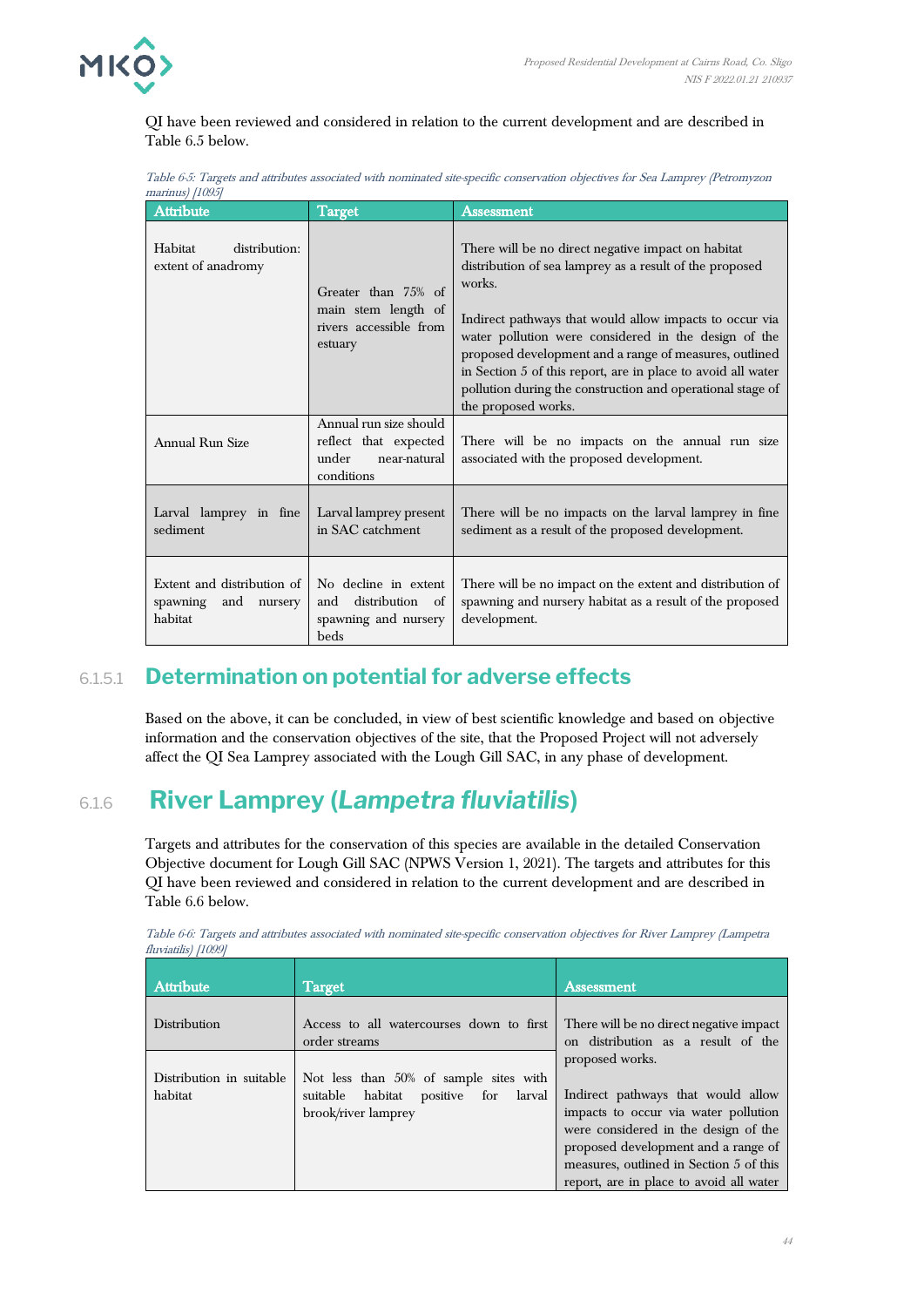

| <b>Attribute</b>                                                    | Target                                                                                        | <b>Assessment</b>                                                                                                                        |
|---------------------------------------------------------------------|-----------------------------------------------------------------------------------------------|------------------------------------------------------------------------------------------------------------------------------------------|
|                                                                     |                                                                                               | pollution during the construction and<br>operational stage of the proposed<br>works.                                                     |
| Population structure of<br>larvae                                   | At least three age/size classes of larval<br>brook/river lamprey present                      | There will be no impact on the<br>population structure or larval density                                                                 |
| Larval lamprey density<br>in fine sediment                          | Mean density of brook/river larval lamprey<br>in sites with suitable habitat at least $5/m^2$ | as a result of the proposed works.                                                                                                       |
| Extent and distribution<br>of<br>spawning<br>and<br>nursery habitat | No decline in extent and distribution of<br>spawning and nursery beds                         | There will be no impact on the extent<br>and distribution of spawning and<br>nursery habitat as a result of the<br>proposed development. |

## 6.1.6.1 **Determination on potential for adverse effects**

Based on the above, it can be concluded, in view of best scientific knowledge and based on objective information and the conservation objectives of the site, that the Proposed Project will not adversely affect the QI River Lamprey associated with the Lough Gill SAC, in any phase of development.

## 6.1.7 **Salmon (***Salmo salar***)**

Targets and attributes for the conservation of this species are available in the detailed Conservation Objective document for Lough Gill SAC (NPWS Version 1, 2021). The targets and attributes for this QI have been reviewed and considered in relation to the current development and are described in Table 6.7 below.

| <b>Attribute</b>                    | <b>Target</b>                                                                                                                          | Assessment                                                                                                                                                                                                                                                                                                                           |
|-------------------------------------|----------------------------------------------------------------------------------------------------------------------------------------|--------------------------------------------------------------------------------------------------------------------------------------------------------------------------------------------------------------------------------------------------------------------------------------------------------------------------------------|
| Distribution: extent of<br>anadromy | 100% of river channels down to second<br>order accessible from estuary                                                                 | There will be no impact on distrubance<br>as a result of the proposed development.                                                                                                                                                                                                                                                   |
|                                     |                                                                                                                                        | Indirect pathways that would allow<br>impacts to occur via water pollution<br>were considered in the design of the<br>proposed development and a range of<br>measures, outlined in Section 5 of this<br>report, are in place to avoid all water<br>pollution during the construction and<br>operational stage of the proposed works. |
| Adult spawning fish                 | Conservation Limit (CL) for each system<br>consistently exceeded                                                                       | There will be no reduction in adult<br>spwaing fish, salmon fry abundance,                                                                                                                                                                                                                                                           |
| Salmon fry abundance                | Maintain or exceed 0+ fry mean<br>catchment-wide abundance<br>threshold<br>value. Currently set at 17 salmon fry/5<br>minutes sampling | out-migrating smolt abundance or the<br>number and distribution of redds as a<br>result of the propsed development.                                                                                                                                                                                                                  |

Table 6-7: Targets and attributes associated with nominated site-specific conservation objectives for Salmon (Salmo salar) [1106]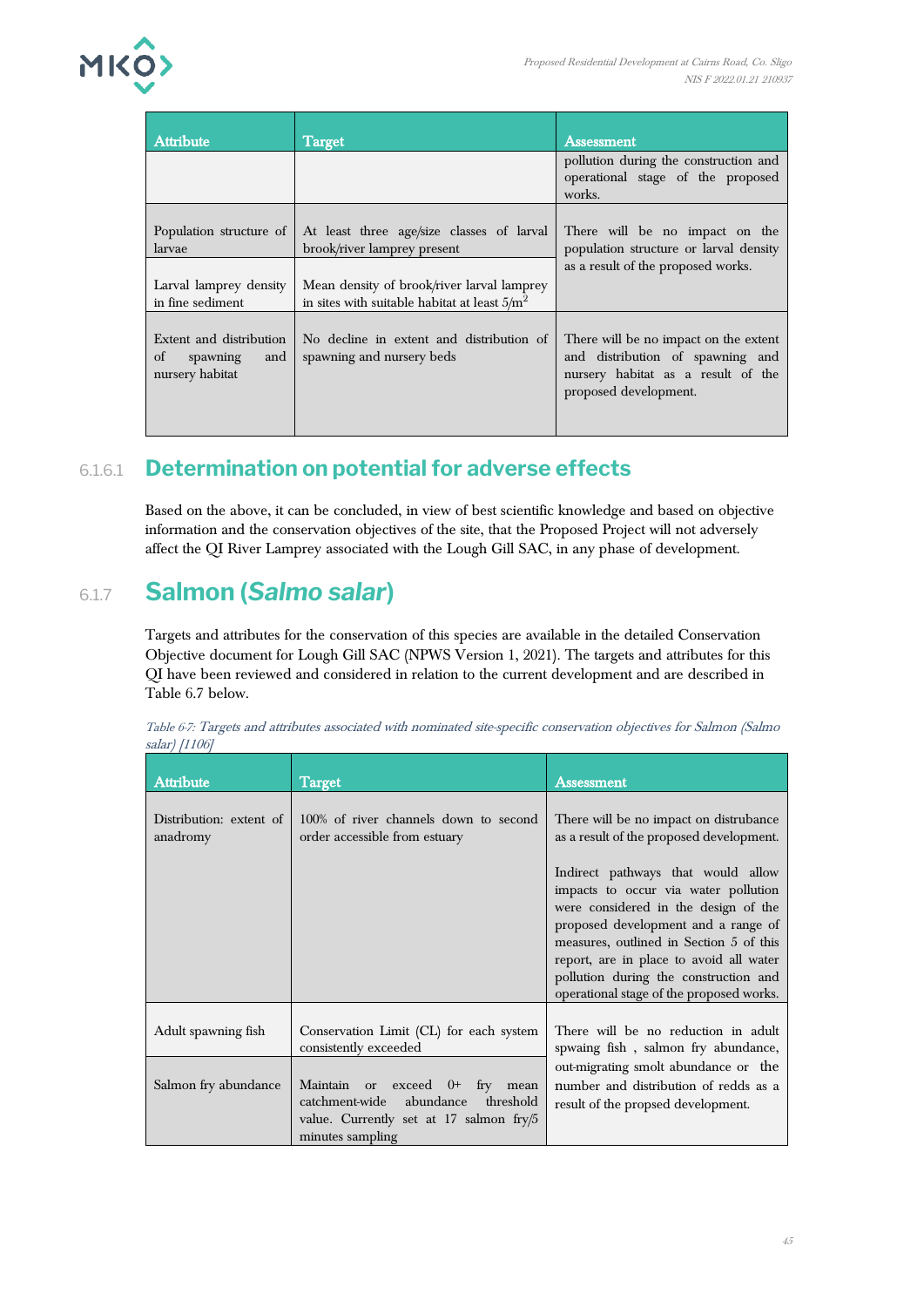

| <b>Attribute</b>                       | <b>Target</b>                                                                             | <b>Assessment</b>                                                                           |
|----------------------------------------|-------------------------------------------------------------------------------------------|---------------------------------------------------------------------------------------------|
| Out-migrating<br>smolt<br>abundance    | No significant decline                                                                    |                                                                                             |
| Number<br>and<br>distribution of redds | No decline in number and distribution of<br>spawning redds due to anthropogenic<br>causes |                                                                                             |
| Water quality                          | At least Q4 at all sites sampled by EPA                                                   | There will be no reduction in water<br>quality as a result of the proposed<br>developement. |

## 6.1.7.1 **Determination on potential for adverse effects**

Based on the above, it can be concluded, in view of best scientific knowledge and based on objective information and the conservation objectives of the site, that the Proposed Project will not adversely affect the QI Salmon associated with the Lough Gill SAC, in any phase of development.

## 6.1.8 **Otter (***Lutra lutra***)**

Targets and attributes for the conservation of this species are available in the detailed Conservation Objective document for Lough Gill SAC (NPWS Version 1, 2021). The targets and attributes for this QI have been reviewed and considered in relation to the current development and are described in Table 6.8 below.

| <b>Attribute</b>                       | <b>Target</b>                                                                                                       | <b>Assessment</b>                                                                                                                                                                                                                                                                                                                                                                                                                                                                                                                           |
|----------------------------------------|---------------------------------------------------------------------------------------------------------------------|---------------------------------------------------------------------------------------------------------------------------------------------------------------------------------------------------------------------------------------------------------------------------------------------------------------------------------------------------------------------------------------------------------------------------------------------------------------------------------------------------------------------------------------------|
| Distribution                           | No significant decline                                                                                              | There will be no decline on the species<br>distrubtion as a result of the proposed<br>works. There is no suitable habitat<br>available to otter within the area of the<br>proposed works locations.<br>Indirect pathways that would allow<br>impacts to occur via water pollution<br>were considered in the design of the<br>proposed development and a range of<br>measures, outlined in Section 5 of this<br>report, are in place to avoid all water<br>pollution during the construction and<br>operational stage of the proposed works. |
|                                        |                                                                                                                     |                                                                                                                                                                                                                                                                                                                                                                                                                                                                                                                                             |
| Extent<br>of<br>terrestrial<br>habitat | No significant decline. Area mapped and<br>calculated as 193.91ha along river banks/<br>lake shoreline/around ponds | There will be no reduction to the<br>terrestiral habitat extent.                                                                                                                                                                                                                                                                                                                                                                                                                                                                            |

Table 6-8: Targets and attributes associated with nominated site-specific conservation objectives for Otter (Lutra lutra) [1355]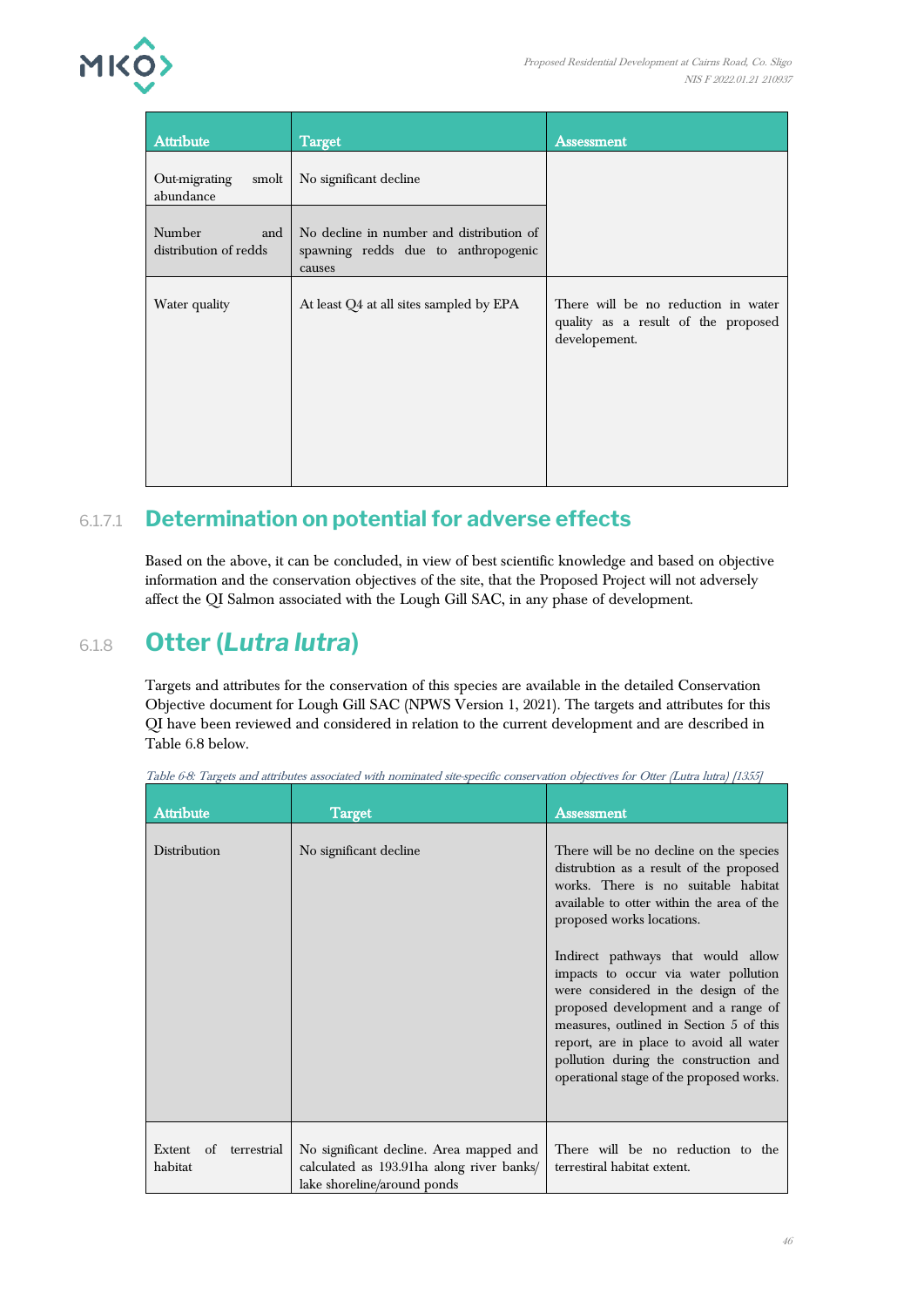

| <b>Attribute</b>                        | <b>Target</b>                                                      | <b>Assessment</b>                                                                                                                         |
|-----------------------------------------|--------------------------------------------------------------------|-------------------------------------------------------------------------------------------------------------------------------------------|
|                                         |                                                                    |                                                                                                                                           |
| Extent of freshwater<br>(river) habitat | No significant decline. Length mapped<br>and calculated as 80.38km | There will be no reduction to the<br>freshwater (river) habitat extent.                                                                   |
| Extent of freshwater<br>(lake) habitat  | No significant decline. Area mapped<br>and calculated as 353.39ha  | There will be no reduction or alteration<br>to the freshwater (lake) habitat extent as<br>a reult of the proposed works.                  |
| Couching<br>sites<br>and<br>holts       | No significant decline.                                            | There will be no reduction in holt or<br>couching sites as a result of the proposed<br>works.                                             |
| Fish biomass available                  | No significant decline                                             | There will be no changes to the fish<br>biomass available to otter as a result of<br>the proposed development.                            |
| Barries to connectivity                 | No significant increase.                                           | There will be no changes to the<br>connectivity between<br>communting<br>routes used by Otter as a result of the<br>proposed development. |

### 6.1.8.1 **Determination on potential for adverse effects**

Based on the above, it can be concluded, in view of best scientific knowledge and based on objective information and the conservation objectives of the site, that the Proposed Project will not adversely affect the QI Otter associated with the Lough Gill SAC, in any phase of development.

## 6.1.9 **Determination on Potential Adverse Effects Lough Gill SAC**

Based on the above review of the individual Qualifying Interests and following implementation of best practice and mitigation measures described in Section 3 of this report, it can be concluded, in view of best scientific knowledge and based on objective information, that the Proposed Project will not adversely affect this SAC.

# 6.2 **Ballysadare Bay SAC [000622]**

The potential for adverse residual effects on each of the individual Qualifying Interests that were identified as being at risk of potential effects in the AA Screening Report is assessed in this section in view of the Conservation Objectives of those habitats and species.

## 6.2.1 **Estuaries [1130]**

Targets and attributes for the conservation of this habitat are available in the detailed Conservation Objective document for the Ballysadare Bay SAC (NPWS Version 1, 2013). The targets and attributes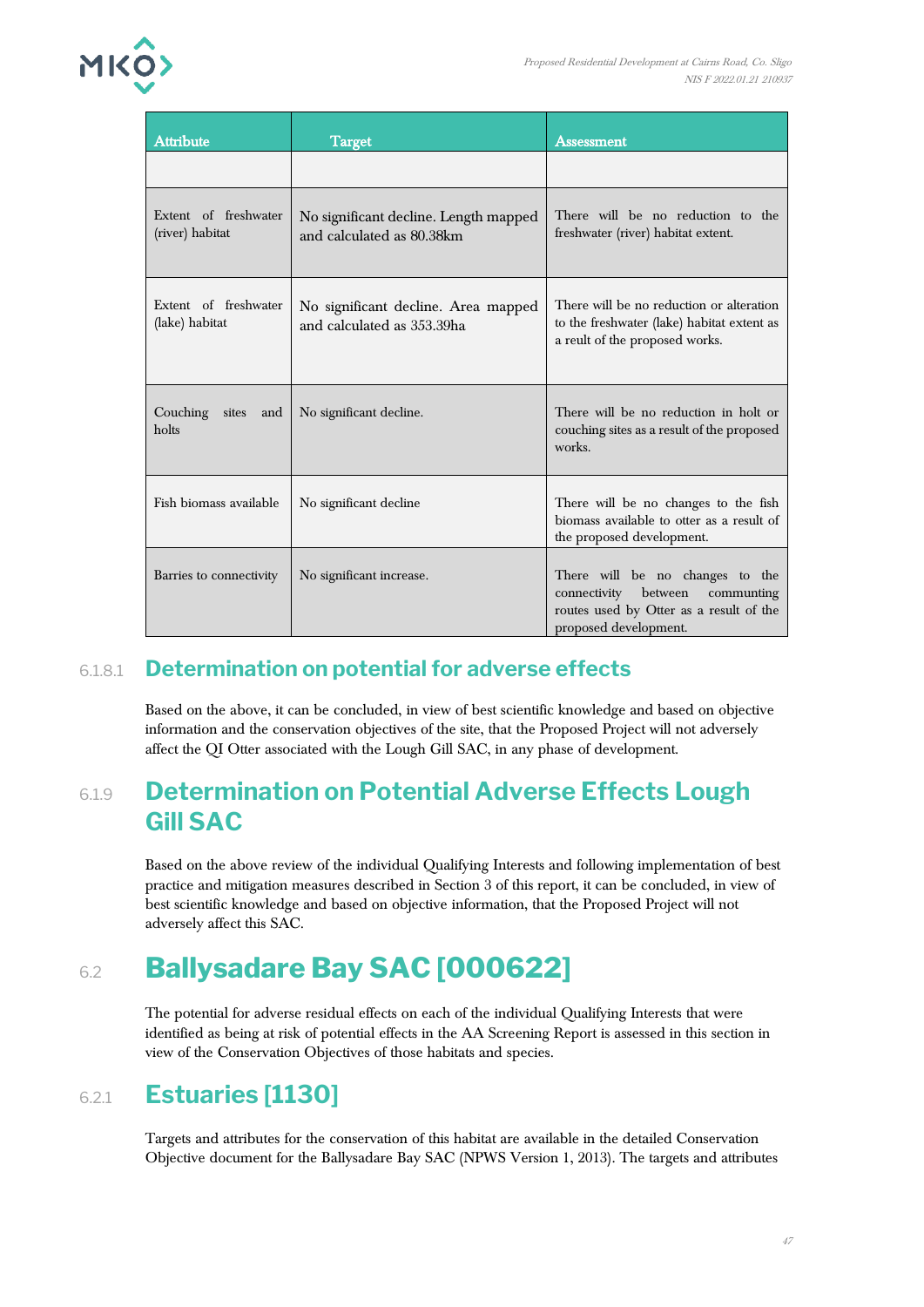

for this habitat have been reviewed and considered in relation to the current development and are described in Table 6.9. below.

| <b>Attribute</b>                                     | <b>Target</b>                                                                                                                                                                                                                                                                                                                                                                                                                                             | Assessment                                                                                                                                                                                                                                                                                                                                                                                                                                                                           |
|------------------------------------------------------|-----------------------------------------------------------------------------------------------------------------------------------------------------------------------------------------------------------------------------------------------------------------------------------------------------------------------------------------------------------------------------------------------------------------------------------------------------------|--------------------------------------------------------------------------------------------------------------------------------------------------------------------------------------------------------------------------------------------------------------------------------------------------------------------------------------------------------------------------------------------------------------------------------------------------------------------------------------|
| Habitat Area                                         | The permanent habitat area is stable or<br>increasing, subject to natural processes                                                                                                                                                                                                                                                                                                                                                                       | There will be no decline in habitat area,<br>habitat distribution or typical species<br>associated<br>with<br>the<br>proposed<br>development.                                                                                                                                                                                                                                                                                                                                        |
|                                                      |                                                                                                                                                                                                                                                                                                                                                                                                                                                           | Indirect pathways that would allow<br>impacts to occur via water pollution<br>were considered in the design of the<br>proposed development and a range of<br>measures, outlined in Section 5 of this<br>report, are in place to avoid all water<br>pollution during the construction and<br>operational stage of the proposed works.                                                                                                                                                 |
| Community extent                                     | Maintain the extent of the Zostera-<br>dominated community, subject to natural<br>processes                                                                                                                                                                                                                                                                                                                                                               | There will be no impact on community<br>$\alpha$<br>structure<br>the<br>Zostera-<br>extent.<br>dominated community as a result of the                                                                                                                                                                                                                                                                                                                                                |
| Community<br><b>Zostera</b><br>structure:<br>density | Conserve the high quality of the Zostera-<br>dominated community, subject to natural<br>processes                                                                                                                                                                                                                                                                                                                                                         | proposed development.                                                                                                                                                                                                                                                                                                                                                                                                                                                                |
| Community<br>distribution                            | Conserve the following community types in<br>a natural condition: Intertidal sand with<br>Angulus tenuis community complex;<br>Muddy sand to sand with Hediste<br>diversicolor, Corophium volutator and<br>Peringia ulvae community complex; Fine<br>polychaetes<br>with<br>sand<br>community<br>complex; Sand with bivalves, nematodes<br>and crustaceans community complex;<br>community complex;<br>Intertidal reef<br>Subtidal reef community complex | There will be no decline in distribution<br>of Intertidal fine sand with Angulus<br>tenuis community complex; Muddy<br>sand to sand with Hediste diversicolor,<br>Corophium volutator and Peringia ulvae<br>community complex; Fine sand with<br>polychaetes community complex; Sand<br>with<br>nematodes<br>bivalves.<br>and<br>community<br>crustaceans<br>complex;<br>Intertidal reef community complex;<br>Subtidal reef community complex as a<br>result of the proposed works. |

#### 6.2.1.1 **Determination on potential for adverse effects**

Based on the above, it can be concluded, in view of best scientific knowledge and based on objective information and the conservation objectives of the site, that the Proposed Project will not adversely affect the QI Estuaries associated with the Ballysadare Bay SAC, in any phase of development.

## 6.2.2 **Mudflats and sandflats not covered by seawater at low tide [1140]**

Targets and attributes for the conservation of this habitat are available in the detailed Conservation Objective document for the Ballysadare Bay SAC (NPWS Version 1, 2013). The targets and attributes for this habitat have been reviewed and considered in relation to the current development and are described in Table 6.10. below.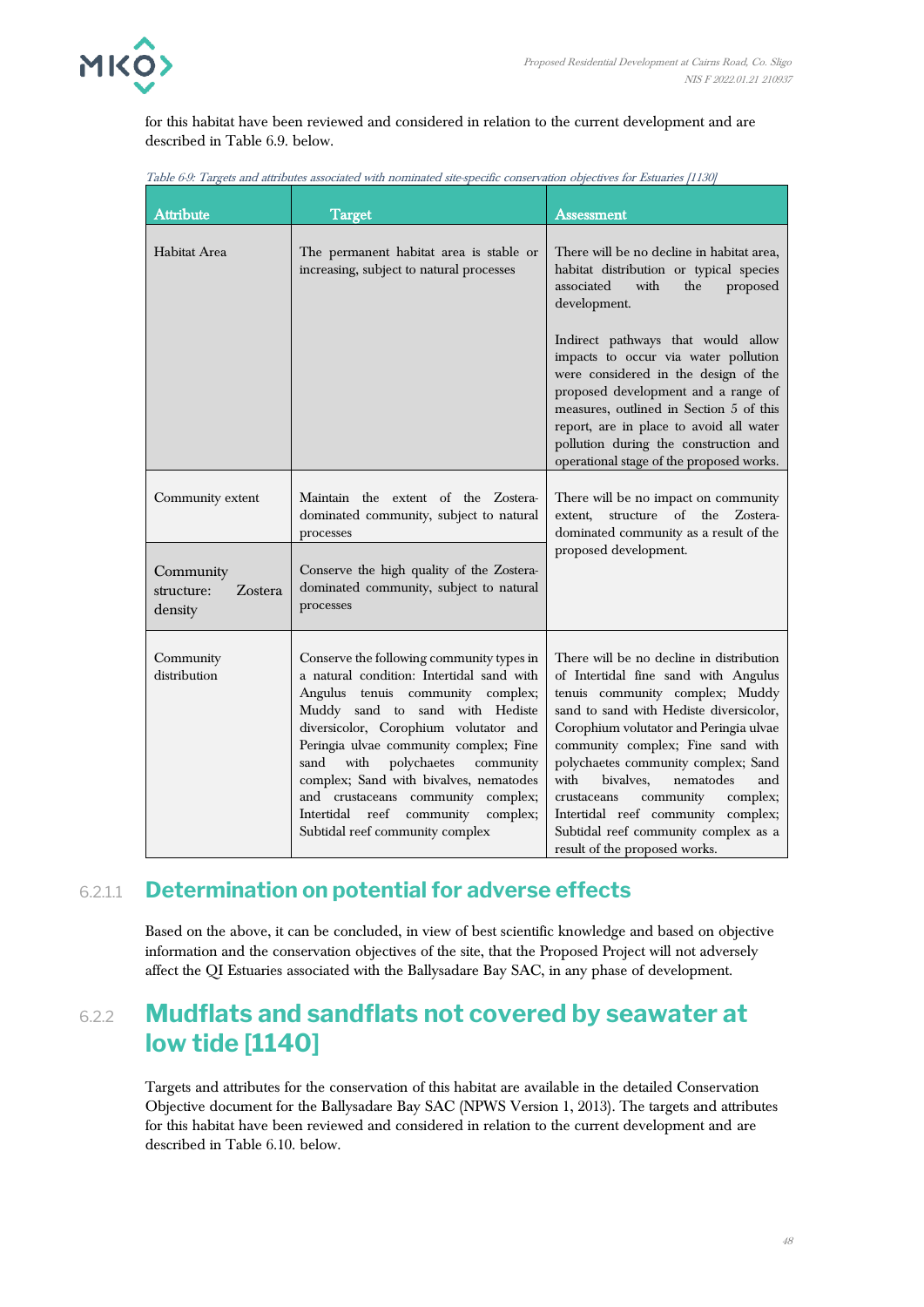

| orcica <i>by scamatel at 10<sup>11</sup></i> ade<br><b>Attribute</b> | Target                                                                                                                                                                                                                                      | Assessment                                                                                                                                                                                                                                                                                                                           |
|----------------------------------------------------------------------|---------------------------------------------------------------------------------------------------------------------------------------------------------------------------------------------------------------------------------------------|--------------------------------------------------------------------------------------------------------------------------------------------------------------------------------------------------------------------------------------------------------------------------------------------------------------------------------------|
| Habitat Area                                                         | The permanent habitat area is stable or<br>increasing, subject to natural processes.                                                                                                                                                        | There will be no decline in habitat area<br>associated<br>with<br>the<br>proposed<br>development.                                                                                                                                                                                                                                    |
|                                                                      |                                                                                                                                                                                                                                             | Indirect pathways that would allow<br>impacts to occur via water pollution<br>were considered in the design of the<br>proposed development and a range of<br>measures, outlined in Section 5 of this<br>report, are in place to avoid all water<br>pollution during the construction and<br>operational stage of the proposed works. |
| <b>Community Extent</b><br>Community                                 | Maintain the extent of the Zostera-<br>dominated community, subject to natural<br>processes<br>Conserve the high quality of the Zostera-                                                                                                    | There will be no impact on community<br>of<br>extent, structure<br>the Zostera-<br>dominated community as a result of the<br>proposed development.                                                                                                                                                                                   |
| structure:<br>Zostera<br>density                                     | dominated community, subject to natural<br>processes                                                                                                                                                                                        |                                                                                                                                                                                                                                                                                                                                      |
| Community<br>Distribution                                            | Conserve the following community types in<br>a natural condition: Intertidal sand with<br>Angulus tenuis community complex;<br>Muddy sand to sand with Hediste<br>diversicolor, Corophium volutator and<br>Peringia ulvae community complex | There will be no decline in distribution<br>of Intertidal sand with Angulus tenuis<br>community complex; Muddy sand to<br>sand<br>with Hediste<br>diversicolor,<br>Corophium volutator and Peringia ulvae<br>community complex as a result of the<br>proposed works.                                                                 |

Table 6-10: Targets and attributes associated with nominated site-specific conservation objectives for Mudflats and sandflats not  $\alpha$  overed by seawater at low tide [1140]

### 6.2.2.1 **Determination on potential for adverse effects**

Based on the above, it can be concluded, in view of best scientific knowledge and based on objective information and the conservation objectives of the site, that the Proposed Project will not adversely affect the QI Mudflats and sandflats not covered by seawater low tide associated with the Ballysadare Bay SAC, in any phase of development.

# 6.2.3 **Harbour Seal (***Phoca vitulina***) [1365]**

Targets and attributes for the conservation of this habitat are available in the detailed Conservation Objective document for the Ballysadare Bay SAC (NPWS Version 1, 2013). The targets and attributes for this habitat have been reviewed and considered in relation to the current development and are described in Table 6.11. below.

| <b>Attribute</b>              | $\rm Target$                                                                                        | <b>Assessment</b>                                                                                  |
|-------------------------------|-----------------------------------------------------------------------------------------------------|----------------------------------------------------------------------------------------------------|
| Access to suitable<br>habitat | Species range within the<br>site should not be<br>restricted by artificial<br>barriers to site use. | There will be no decline in access to suitable habitat as a<br>result of the proposed development. |

Table 6-11: Targets and attributes associated with nominated site-specific conservation objectives for Harbour Seal [1365]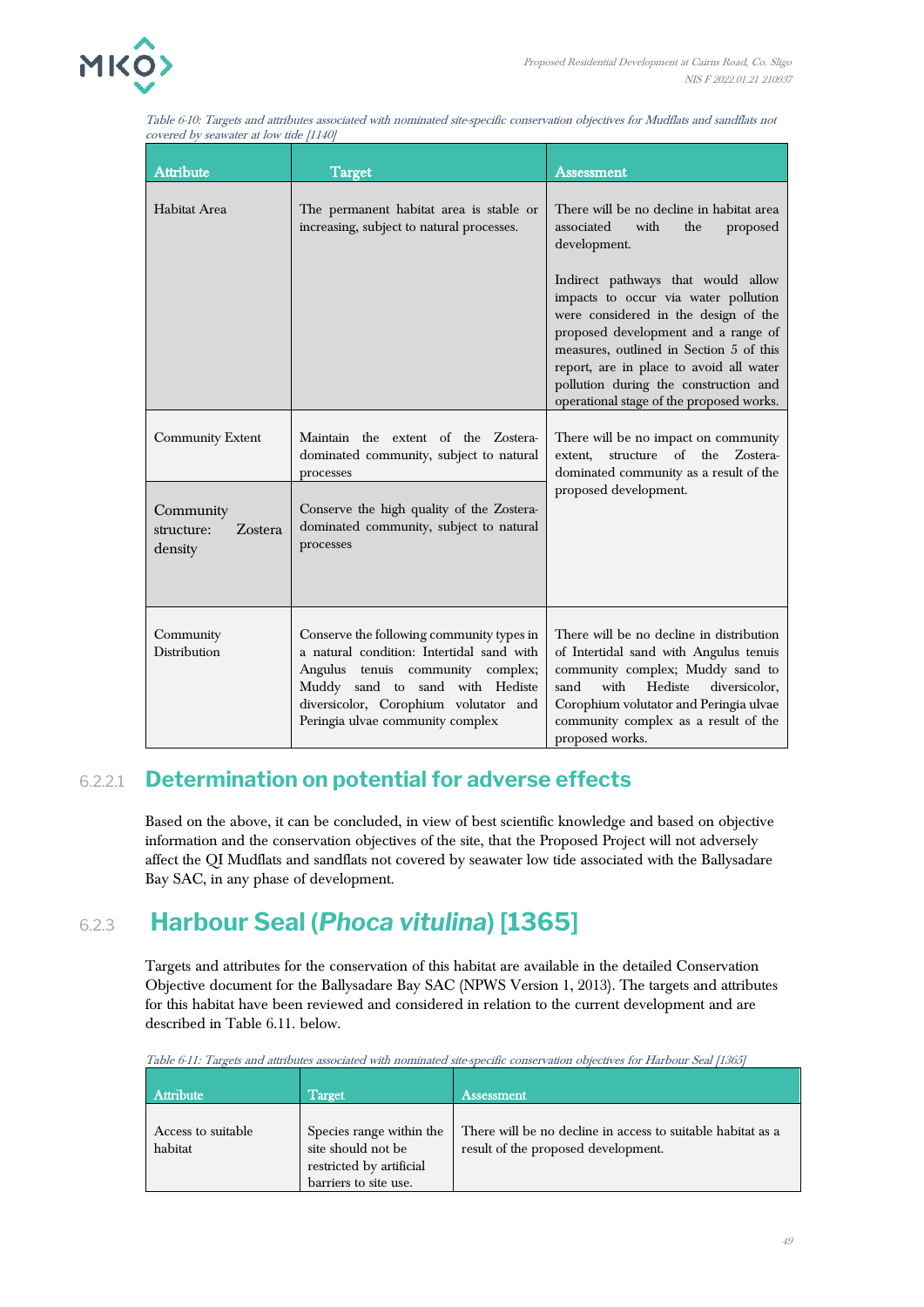

|                    |                                                                                                                          | Indirect pathways that would allow impacts to occur via<br>water pollution were considered in the design of the<br>proposed development and a range of measures, outlined<br>in Section 5 of this report, are in place to avoid all water<br>pollution during the construction and operational stage of<br>the proposed works. |
|--------------------|--------------------------------------------------------------------------------------------------------------------------|--------------------------------------------------------------------------------------------------------------------------------------------------------------------------------------------------------------------------------------------------------------------------------------------------------------------------------|
| Breeding behaviour | Conserve breeding sites<br>in a natural condition.                                                                       | The proposed development will not affect breeding, moult<br>or resting sites. Indirect pathways including water pollution                                                                                                                                                                                                      |
| Moulting behaviour | Conserve moult haul-<br>out sites in a natural<br>condition.                                                             | that would allow impacts to occur were considered in the<br>design of the proposed project and a range of measures<br>are in place to avoid all water pollution during works.                                                                                                                                                  |
| Resting behaviour  | Conserve resting haul-<br>out sites in a natural<br>condition.                                                           |                                                                                                                                                                                                                                                                                                                                |
| Disturbance        | Human activities should<br>occur at levels that do<br>not adversely affect the<br>harbour seal population<br>at the site | The proposed development will not cause disturbance to<br>this species. No resting or breeding sites were identified<br>within or adjacent to the development site.                                                                                                                                                            |

## 6.2.3.1 **Determination on potential for adverse effects**

Based on the above, it can be concluded, in view of best scientific knowledge and based on objective information and the conservation objectives of the site, that the Proposed Project will not adversely affect the QI Harbour Seal associated with the Ballysadare Bay SAC, in any phase of development

## 6.2.4 **Determination on Potential Adverse Effects Cummeen Strand/Drumcliff Strand (Sligo Bay) SAC**

Based on the above review of the individual Qualifying Interests and following implementation of best practice and mitigation measures described in Section 3 of this report, it can be concluded, in view of best scientific knowledge and based on objective information, that the Proposed Project will not adversely affect this SAC.

# 6.3 **Cummeen Strand/Drumcliff Strand (Sligo Bay) SAC [000627]**

The potential for adverse residual effects on each of the individual Qualifying Interests that were identified as being at risk of potential effects in the AA Screening Report is assessed in this section in view of the Conservation Objectives of those habitats and species.

## 6.3.1 **Mudflats and sandflats not covered by seawater at low tide [1140]**

Targets and attributes for the conservation of this habitat are available in the detailed Conservation Objective document for the Cummeen Strand/Drumcliff Strand (Sligo Bay) SAC (NPWS Version 1, 2013). The targets and attributes for this habitat have been reviewed and considered in relation to the current development and are described in Table 6.12. below.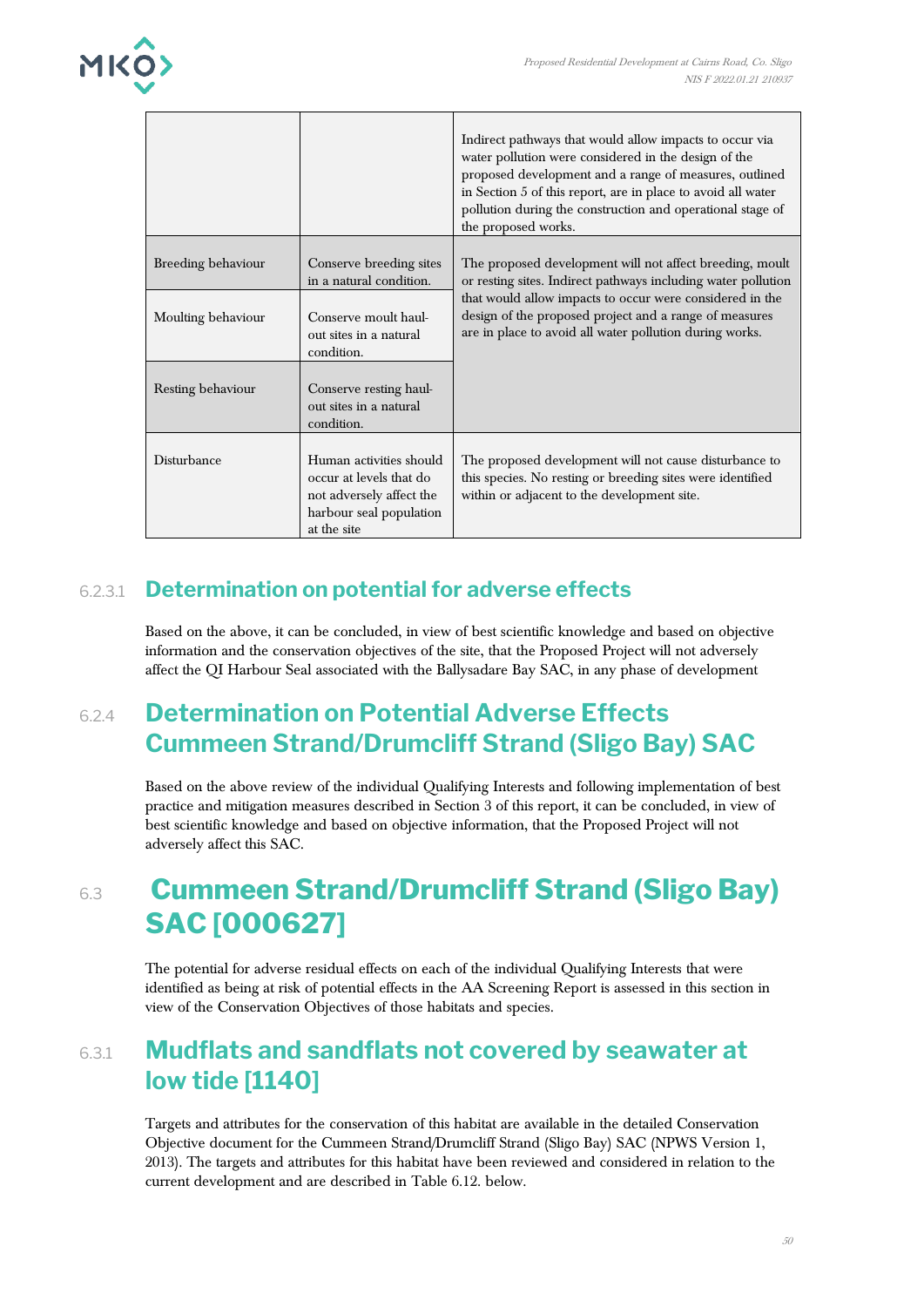

| <b>Attribute</b>                                     | <b>Target</b>                                                                                                                                                                                                                                   | <b>Assessment</b>                                                                                                                                                                                                                                                                                                                    |
|------------------------------------------------------|-------------------------------------------------------------------------------------------------------------------------------------------------------------------------------------------------------------------------------------------------|--------------------------------------------------------------------------------------------------------------------------------------------------------------------------------------------------------------------------------------------------------------------------------------------------------------------------------------|
| <b>Habitat Area</b>                                  | The permanent habitat area is stable or<br>increasing, subject to natural processes.                                                                                                                                                            | There will be no decline in habitat area<br>associated<br>with<br>the<br>proposed<br>development.                                                                                                                                                                                                                                    |
|                                                      |                                                                                                                                                                                                                                                 | Indirect pathways that would allow<br>impacts to occur via water pollution<br>were considered in the design of the<br>proposed development and a range of<br>measures, outlined in Section 5 of this<br>report, are in place to avoid all water<br>pollution during the construction and<br>operational stage of the proposed works. |
| Community Extent                                     | Maintain the extent of the Zostera-<br>dominated community and the Mytilidae-<br>dominated community complex, subject to<br>natural processes.                                                                                                  | There will be no impact on community<br>$\alpha$ f<br>the<br>structure<br>Zostera-<br>extent.<br>dominated or the <i>Mytilidae</i> -dominated<br>community complex community as a                                                                                                                                                    |
| Community<br>structure:<br>Zostera<br>density        | Conserve the high quality of the Zostera-<br>dominated community, subject to natural<br>processes                                                                                                                                               | result of the proposed development.                                                                                                                                                                                                                                                                                                  |
| Community<br>structure:<br>Mytilus<br>edulis density | Conserve the high quality of the <i>Mytilidae</i> -<br>dominated community complex, subject to<br>natural processes                                                                                                                             |                                                                                                                                                                                                                                                                                                                                      |
| Community<br>Distribution                            | Conserve the following community types in<br>a natural condition: Intertidal sand with<br>Angulus tenuis<br>community complex;<br>Muddy sand to sand with Hediste<br>diversicolor, Corophium volutator and<br>Peringia ulvae community complex. | There will be no decline in distribution<br>of Intertidal sand with Angulus tenuis<br>community complex; Muddy sand to<br>sand<br>with<br>Hediste<br>diversicolor,<br>Corophium volutator and Peringia ulvae<br>community complex as a result of the<br>proposed works.                                                              |

Table 6-12: Targets and attributes associated with nominated site-specific conservation objectives for Mudflats and sandflats not covered by seawater at low tide [1140]

#### 6.3.1.1 **Determination on potential for adverse effects**

Based on the above, it can be concluded, in view of best scientific knowledge and based on objective information and the conservation objectives of the site, that the Proposed Project will not adversely affect the QI Mudflats and sandflats not covered by seawater low tide associated with the Ballysadare Bay SAC, in any phase of development.

## 6.3.2 **Estuaries [1130]**

Targets and attributes for the conservation of this habitat are available in the detailed Conservation Objective document for the Cummeen Strand/Drumcliff Strand (Sligo Bay) SAC (NPWS Version 1, 2013). The targets and attributes for this habitat have been reviewed and considered in relation to the current development and are described in Table 6.13. below.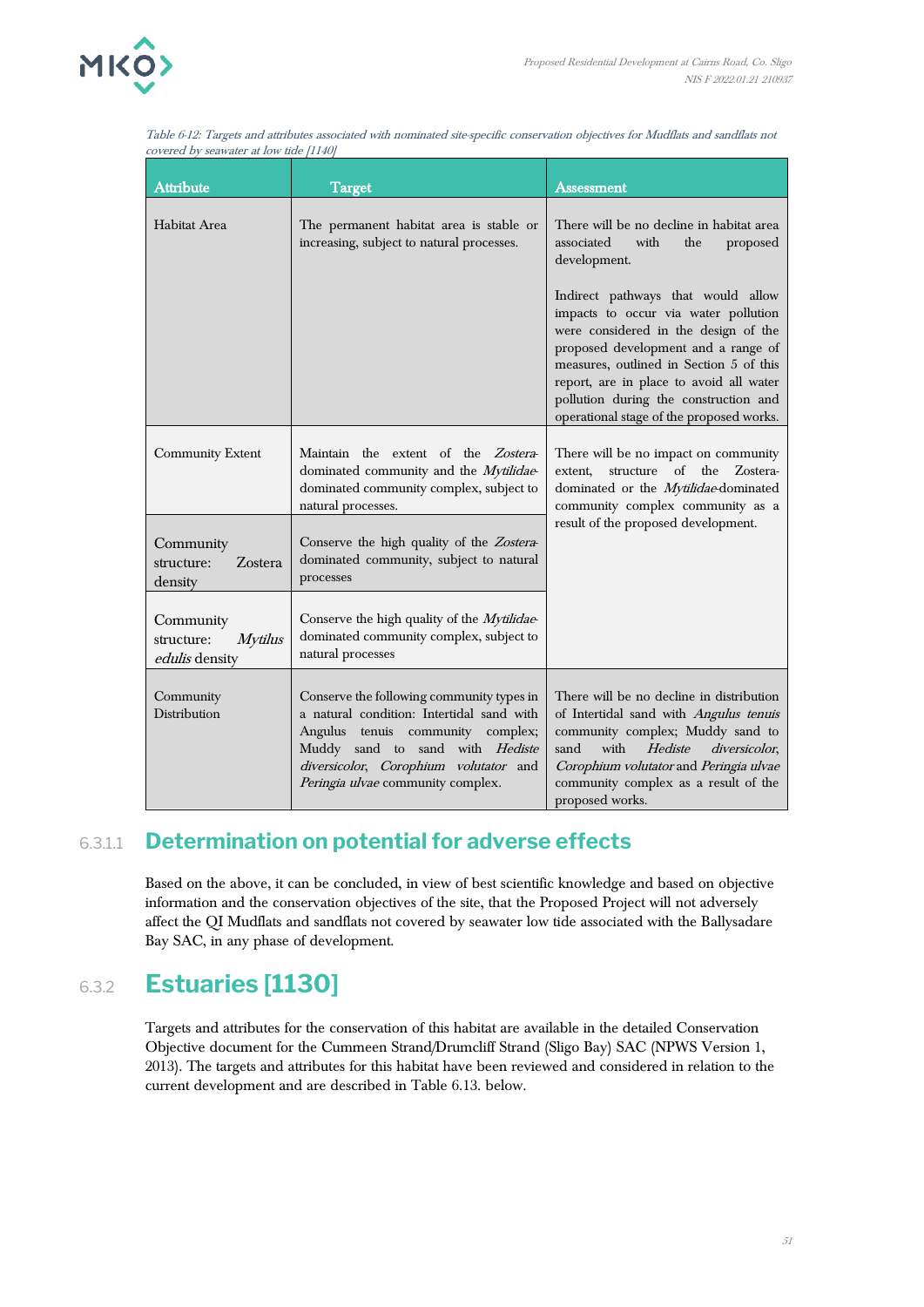| <b>Attribute</b>                               | Target                                                                                                                                                                                                                                                                                                                                                                                                                              | Assessment                                                                                                                                                                                                                                                                                                                                                                                                                                     |
|------------------------------------------------|-------------------------------------------------------------------------------------------------------------------------------------------------------------------------------------------------------------------------------------------------------------------------------------------------------------------------------------------------------------------------------------------------------------------------------------|------------------------------------------------------------------------------------------------------------------------------------------------------------------------------------------------------------------------------------------------------------------------------------------------------------------------------------------------------------------------------------------------------------------------------------------------|
| Habitat Area                                   | The permanent habitat area is stable or<br>increasing, subject to natural processes                                                                                                                                                                                                                                                                                                                                                 | There will be no decline in habitat area,<br>habitat distribution or typical species<br>associated<br>with<br>the<br>proposed<br>development.                                                                                                                                                                                                                                                                                                  |
|                                                |                                                                                                                                                                                                                                                                                                                                                                                                                                     | Indirect pathways that would allow<br>impacts to occur via water pollution<br>were considered in the design of the<br>proposed development and a range of<br>measures, outlined in Section 5 of this<br>report, are in place to avoid all water<br>pollution during the construction and<br>operational stage of the proposed works.                                                                                                           |
| Community<br>extent:<br><b>Hectares</b>        | Maintain the extent of the Zostera-<br>dominated community and the Mytilidae-<br>dominated community complex, subject to<br>natural processes                                                                                                                                                                                                                                                                                       | There will be no alteration to the<br>Zostera-dominated community or the<br>Mytilidae-dominated<br>community<br>complex as a result of the proposed                                                                                                                                                                                                                                                                                            |
| Community structure:<br>Mytilus edulis density | Conserve the high quality of the Mytilidae-<br>dominated community complex, subject to<br>natural processes                                                                                                                                                                                                                                                                                                                         | development.                                                                                                                                                                                                                                                                                                                                                                                                                                   |
| Community<br>distribution                      | Conserve the following community types in<br>a natural condition: Intertidal fine sand<br>with Peringia ulvae and Pygospio elegans<br>community complex; Estuarine mixed<br>sediment to sandy mud with Hediste<br>diversicolor and oligochaetes community<br>complex; Fine sand with Angulus spp. and<br>Nephtys spp. community complex; Sand to<br>sediment<br>mixed<br>with<br>amphipods<br>community; Intertidal reef community. | There will be no decline in distribution<br>of Intertidal fine sand with Peringia<br>ulvae and Pygospio elegans community<br>complex; Estuarine mixed sediment to<br>sandy mud with Hediste diversicolor<br>and oligochaetes community complex;<br>Fine sand with Angulus spp. and<br>Nephtys spp. community complex; Sand<br>to mixed sediment with amphipods<br>community; Intertidal reef communities<br>as a result of the proposed works. |

#### 6.3.2.1 **Determination on potential for adverse effects**

Based on the above, it can be concluded, in view of best scientific knowledge and based on objective information and the conservation objectives of the site, that the Proposed Project will not adversely affect the QI Estuaries associated with the Cummeen Strand/Drumcliff Strand (Sligo Bay) SAC, in any phase of development.

## 6.3.3 **Petrifying springs with tufa formation (***Cratoneurion***) [7220]**

Targets and attributes for the conservation of this habitat are available in the detailed Conservation Objective document for the Cummeen Strand/Drumcliff Strand (Sligo Bay) SAC (NPWS Version 1, 2013). The targets and attributes for this habitat have been reviewed and considered in relation to the current development and are described in Table 6.14. below.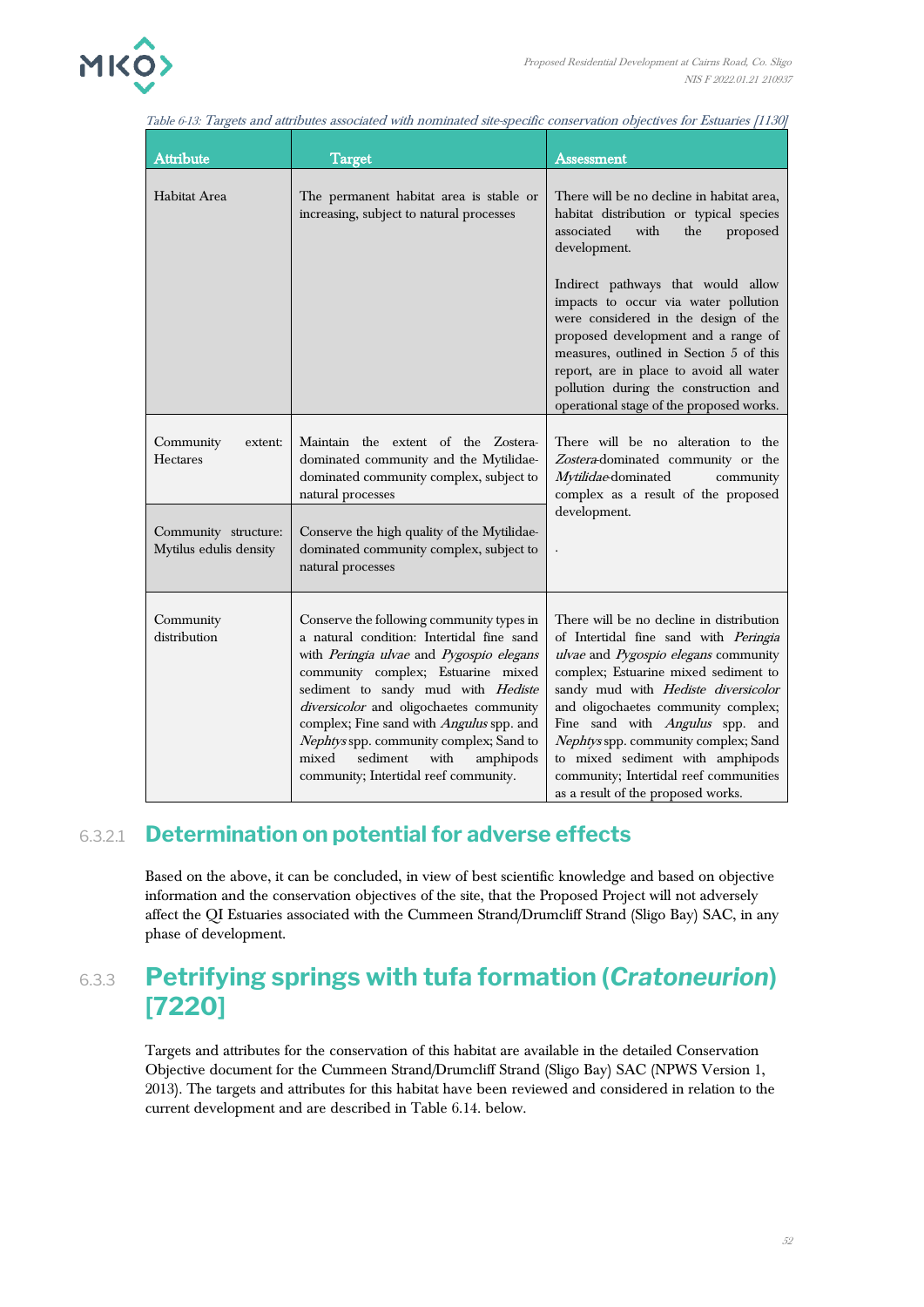

| <b>Attribute</b>                                             | <b>Target</b>                                              | <b>Assessment</b>                                                                                                                                                                                                                                                                                                                                             |
|--------------------------------------------------------------|------------------------------------------------------------|---------------------------------------------------------------------------------------------------------------------------------------------------------------------------------------------------------------------------------------------------------------------------------------------------------------------------------------------------------------|
| Habitat Area                                                 | Area stable or increasing, subject to natural<br>processes | There will be no decline in habitat area<br>and distribution associated with the                                                                                                                                                                                                                                                                              |
| Habitat distribution                                         | No decline                                                 | proposed development.<br>Indirect pathways that would allow<br>impacts to occur via water pollution<br>were considered in the design of the<br>proposed development and a range of<br>measures, outlined in Section 5 of this<br>report, are in place to avoid all water<br>pollution during the construction and<br>operational stage of the proposed works. |
| Hydrological regime:<br>height of water table;<br>water flow | Maintain appropriate hydrological regimes                  | There will be no alteration to the<br>hydrological regime, height of water<br>table and water flow as a result of the<br>proposed development.                                                                                                                                                                                                                |
| Water quality                                                | Maintain<br>oligotrophic and calcareous<br>conditions      | There will be no impact or alteration in<br>water quality associated with the<br>proposed development.                                                                                                                                                                                                                                                        |
| Vegetation<br>composition:<br>typical<br>species             | Maintain typical species                                   | There will be no impact or alteration in<br>vegetation composition associated with<br>the proposed development.                                                                                                                                                                                                                                               |

Table 6-14: Targets and attributes associated with nominated site-specific conservation objectives for Petrifying springs with tufa formation (Cratoneurion) [7220]

## 6.3.3.1 **Determination on potential for adverse effects**

Based on the above, it can be concluded, in view of best scientific knowledge and based on objective information and the conservation objectives of the site, that the Proposed Project will not adversely affect the QI Petrifying springs with tufa formation (Cratoneurion) associated with the Cummeen Strand/Drumcliff Strand (Sligo Bay) SAC, in any phase of development.

# 6.3.4 **Sea Lamprey (***Petromyzon marinus***)**

Targets and attributes for the conservation of this habitat are available in the detailed Conservation Objective document for the Cummeen Strand/Drumcliff Strand (Sligo Bay) SAC (NPWS Version 1, 2013). The targets and attributes for this habitat have been reviewed and considered in relation to the current development and are described in Table 6.15. below.

| Table 6-15: Targets and attributes associated with nominated site-specific conservation objectives for Sea Lamprey [1095] |                                                                                                                    |                                                                                                                         |
|---------------------------------------------------------------------------------------------------------------------------|--------------------------------------------------------------------------------------------------------------------|-------------------------------------------------------------------------------------------------------------------------|
| Attribute                                                                                                                 | <b>Target</b>                                                                                                      | Assessment                                                                                                              |
| Distribution:<br>extent of<br>anadromy                                                                                    | No barriers for migratory life<br>stages of lamprey moving from<br>freshwater to marine habitats<br>and vice versa | There will be no direct negative impact on habitat<br>distribution of sea lamprey as a result of the<br>proposed works. |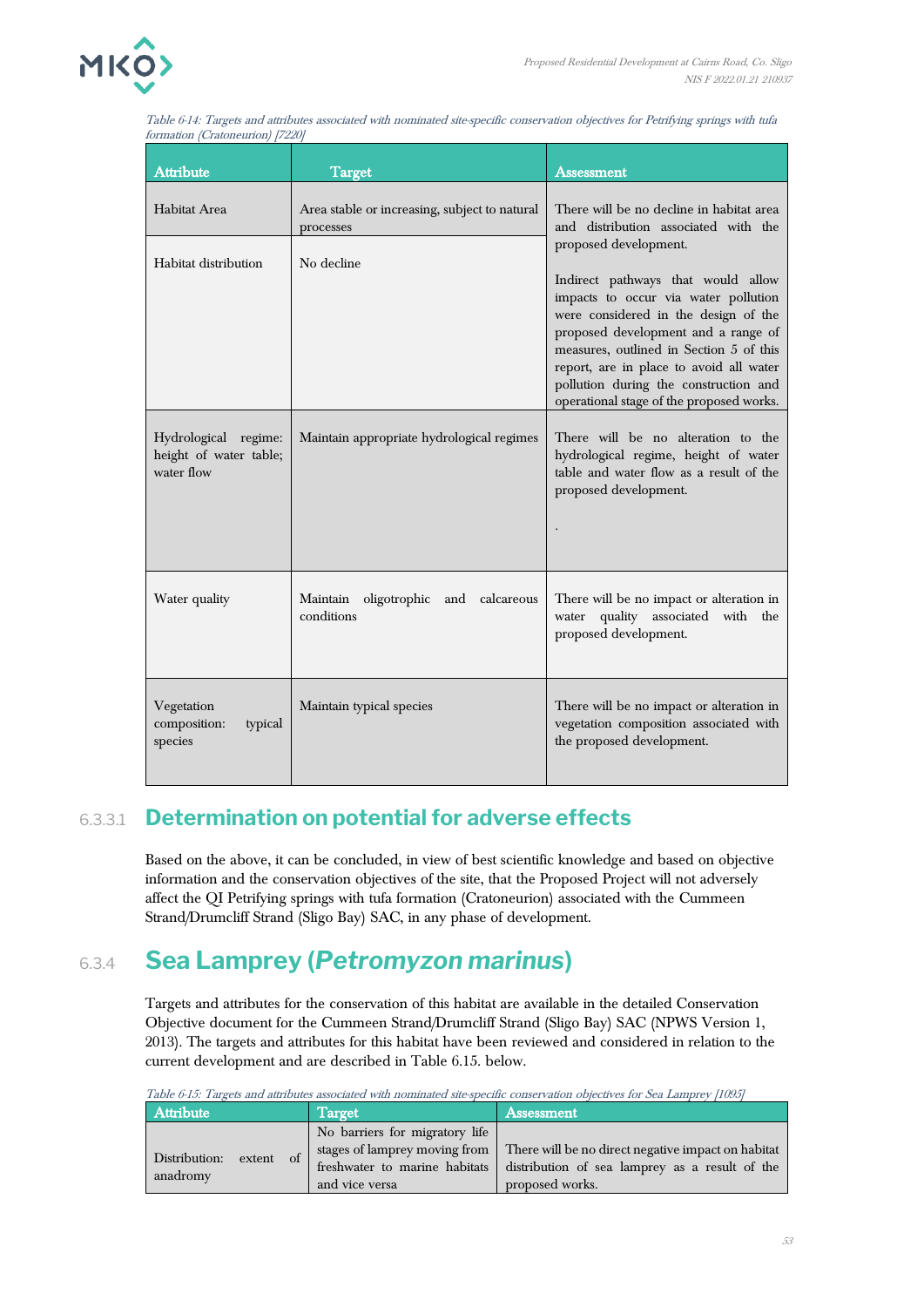

| Attribute | Target | Assessment                                                                                                                                                                                                                                                                                                                        |
|-----------|--------|-----------------------------------------------------------------------------------------------------------------------------------------------------------------------------------------------------------------------------------------------------------------------------------------------------------------------------------|
|           |        | Indirect pathways that would allow impacts to<br>occur via water pollution were considered in the<br>design of the proposed development and a range<br>of measures, outlined in Section 5 of this report,<br>are in place to avoid all water pollution during<br>the construction and operational stage of the<br>proposed works. |

### 6.3.4.1 **Determination on potential for adverse effects**

Based on the above, it can be concluded, in view of best scientific knowledge and based on objective information and the conservation objectives of the site, that the Proposed Project will not adversely affect the QI Sea Lamprey associated with the Cummeen Strand/Drumcliff Strand (Sligo Bay) SAC, in any phase of development.

## 6.3.5 **River Lamprey (***Lampetra fluviatilis***)**

Targets and attributes for the conservation of this habitat are available in the detailed Conservation Objective document for the Cummeen Strand/Drumcliff Strand (Sligo Bay) SAC (NPWS Version 1, 2013). The targets and attributes for this habitat have been reviewed and considered in relation to the current development and are described in Table 6.16. below.

| <b>Attribute</b>                          | Target                                                                                                             | Assessment                                                                                                                                                                                                                                                                                                                                                                                                                                                   |
|-------------------------------------------|--------------------------------------------------------------------------------------------------------------------|--------------------------------------------------------------------------------------------------------------------------------------------------------------------------------------------------------------------------------------------------------------------------------------------------------------------------------------------------------------------------------------------------------------------------------------------------------------|
| Distribution:<br>of<br>extent<br>anadromy | No barriers for migratory life<br>stages of lamprey moving from<br>freshwater to marine habitats<br>and vice versa | There will be no direct negative impact on habitat<br>distribution of sea lamprey as a result of the<br>proposed works.<br>Indirect pathways that would allow impacts to<br>occur via water pollution were considered in the<br>design of the proposed development and a range<br>of measures, outlined in Section 5 of this report,<br>are in place to avoid all water pollution during<br>the construction and operational stage of the<br>proposed works. |

Table 6-16: Targets and attributes associated with nominated site-specific conservation objectives for River Lamprey [1099]

### 6.3.5.1 **Determination on potential for adverse effects**

Based on the above, it can be concluded, in view of best scientific knowledge and based on objective information and the conservation objectives of the site, that the Proposed Project will not adversely affect the QI River Lamprey associated with the Cummeen Strand/Drumcliff Strand (Sligo Bay) SAC, in any phase of development.

# 6.3.6 **Harbour Seal (***Phoca vitulina***)**

Targets and attributes for the conservation of this habitat are available in the detailed Conservation Objective document for the Cummeen Strand/Drumcliff Strand (Sligo Bay) SAC (NPWS Version 1, 2013). The targets and attributes for this habitat have been reviewed and considered in relation to the current development and are described in Table 6.17. below.

Table 6-17: Targets and attributes associated with nominated site-specific conservation objectives for Harbour Seal [1365]

| $\overline{a}$ |           |         |            |
|----------------|-----------|---------|------------|
|                | Attribute | 1 arget | Assessment |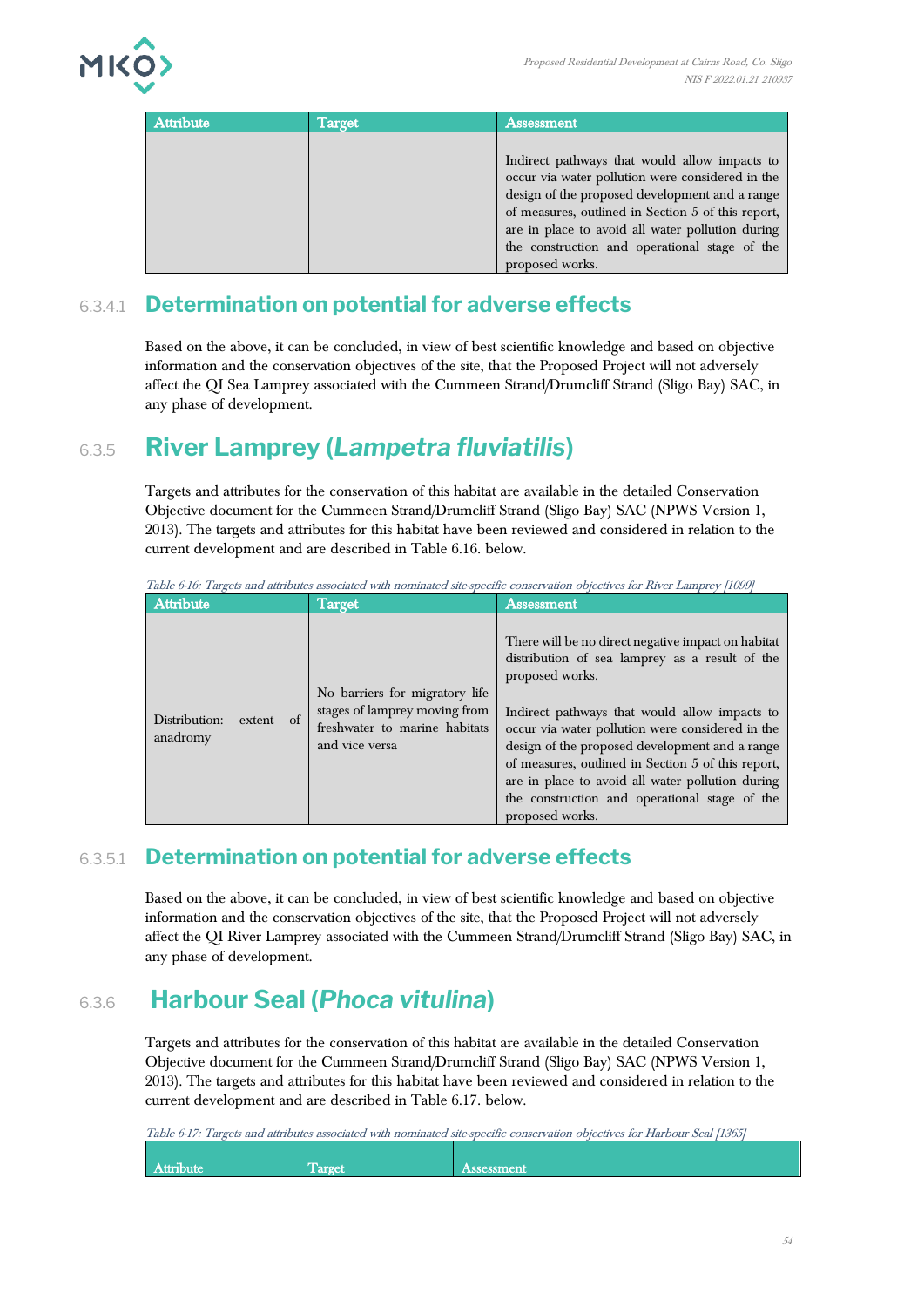

| Access to suitable<br>habitat | Species range within the<br>site should not be<br>restricted by artificial<br>barriers to site use.                      | There will be no decline in access to suitable habitat as a<br>result of the proposed development.<br>Indirect pathways that would allow impacts to occur via<br>water pollution were considered in the design of the<br>proposed development and a range of measures, outlined<br>in Section 5 of this report, are in place to avoid all water<br>pollution during the construction and operational stage of<br>the proposed works. |
|-------------------------------|--------------------------------------------------------------------------------------------------------------------------|--------------------------------------------------------------------------------------------------------------------------------------------------------------------------------------------------------------------------------------------------------------------------------------------------------------------------------------------------------------------------------------------------------------------------------------|
| Breeding behaviour            | Conserve breeding sites<br>in a natural condition.                                                                       | The proposed development will not affect breeding, moult<br>or resting sites. Indirect pathways including water pollution<br>that would allow impacts to occur were considered in the                                                                                                                                                                                                                                                |
| Moulting behaviour            | Conserve moult haul-<br>out sites in a natural<br>condition.                                                             | design of the proposed project and a range of measures<br>are in place to avoid all water pollution during works.                                                                                                                                                                                                                                                                                                                    |
| Resting behaviour             | Conserve resting haul-<br>out sites in a natural<br>condition.                                                           |                                                                                                                                                                                                                                                                                                                                                                                                                                      |
| Disturbance                   | Human activities should<br>occur at levels that do<br>not adversely affect the<br>harbour seal population<br>at the site | The proposed development will not cause disturbance to<br>this species. No resting or breeding sites were identified<br>within or adjacent to the development site.                                                                                                                                                                                                                                                                  |

### 6.3.6.1 **Determination on potential for adverse effects**

Based on the above, it can be concluded, in view of best scientific knowledge and based on objective information and the conservation objectives of the site, that the Proposed Project will not adversely affect the QI Harbour Seal associated with the Cummeen Strand/Drumcliff Strand (Sligo Bay) SAC, in any phase of development.

## 6.3.7 **Determination on Potential Adverse Effects Cummeen Strand/Drumcliff Strand (Sligo Bay) SAC**

Based on the above review of the individual Qualifying Interests and following implementation of best practice and mitigation measures described in Section 3 of this report, it can be concluded, in view of best scientific knowledge and based on objective information, that the Proposed Project will not adversely affect this SAC.

# 6.4 **Cummeen Strand SPA [004035]**

The potential for adverse residual effects on each of the individual Qualifying Interests that were identified as being at risk of potential effects in the AA Screening Report is assessed in this section in view of the Conservation Objectives of those habitats and species.

# 6.4.1 **Wetland and Waterbirds [A999]**

Targets and attributes for the conservation of this SCI habitat are available in the detailed Conservation Objectives for Cummeen Strand SPA (NPWS, 2013) and are described in Table 6.18 below.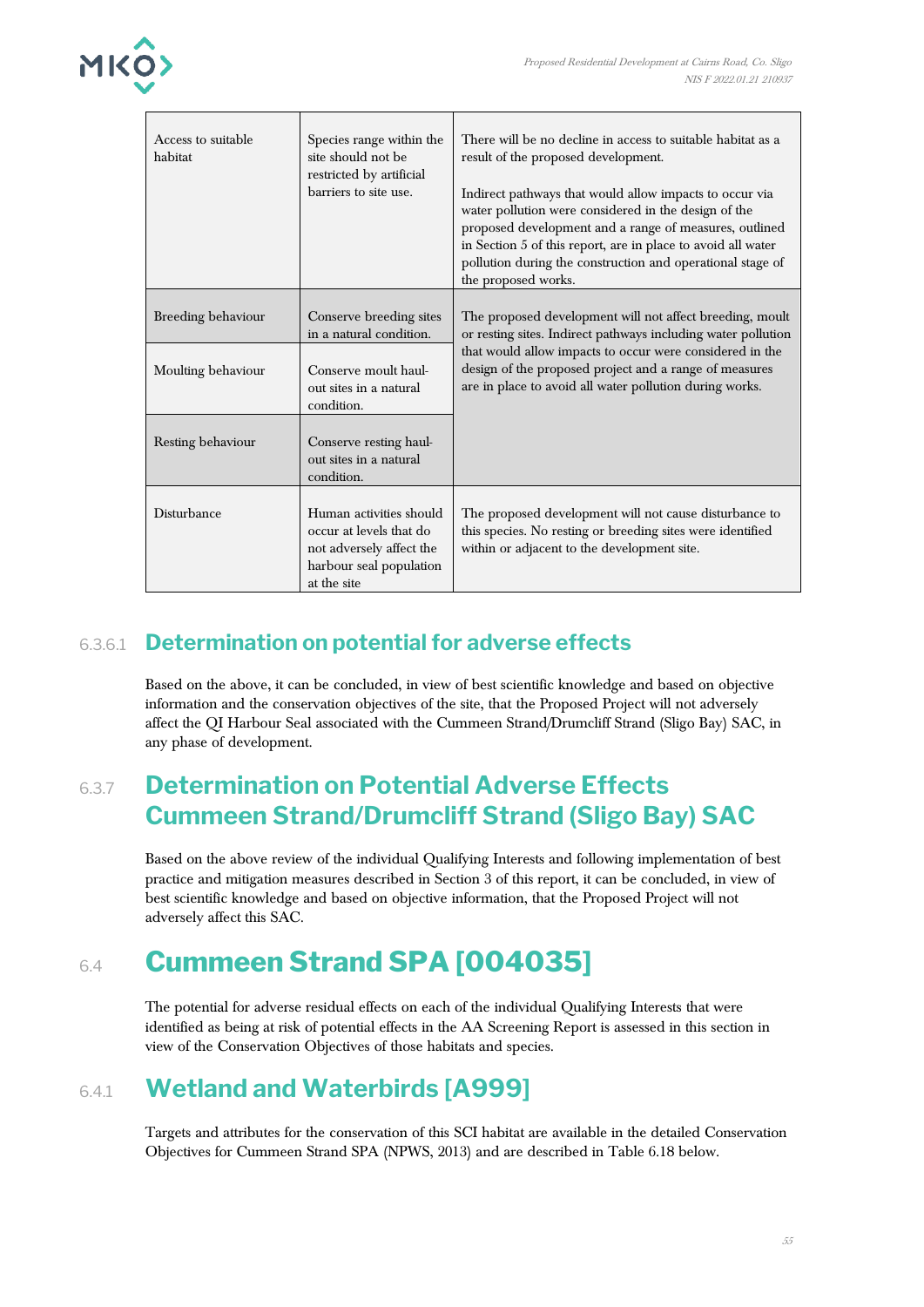

Table 6-18: Targets and attributes associated with site specific conservation objectives for wetlands [A999] (NPWS 2013)

| <b>Attribute</b> | <b>Target</b>                | Assessment                                             |
|------------------|------------------------------|--------------------------------------------------------|
|                  |                              |                                                        |
| Habitat area     | The permanent area           | A suite of best practice measures have been            |
|                  | occupied by the wetland      | incorporated into the project design to avoid and      |
|                  | habitat should be stable and | minimize potential impacts caused by degradation in    |
|                  | not significantly less than  | water quality. Taking into consideration the           |
|                  | 1732 hectares, other than    | preventative measures to avoid impact, it can be       |
|                  | that occurring from natural  | concluded that the proposed development will not       |
|                  | patterns of variation        | result in any impacts which could adversely affect the |
|                  |                              | extent of wetland habitat area.                        |

#### 6.4.1.1 **Determination on potential for adverse effects**

Based on the above, it can be concluded, in view of best scientific knowledge and based on objective information and the conservation objectives of the site, that the Proposed Project will not adversely affect the QI Wetland and Waterbirds associated with the Cummeen Strand SPA in any phase of development.

## 6.4.2 **Determination on Potential Adverse Effects Cummeen Strand SPA**

Based on the above review of the individual Qualifying Interests and following implementation of best practice and mitigation measures described in Section 3 of this report, it can be concluded, in view of best scientific knowledge and based on objective information, that the Proposed Project will not adversely affect this SPA.

# 6.5 **Ballysadare Bay SPA [004129]**

The potential for adverse residual effects on each of the individual Qualifying Interests that were identified as being at risk of potential effects in the AA Screening Report is assessed in this section in view of the Conservation Objectives of those habitats and species.

# 6.5.1 **Wetland and Waterbirds [A999]**

Targets and attributes for the conservation of this SCI habitat are available in the detailed Conservation Objectives for Ballysadare Bay SPA (NPWS, 2013) and are described in Table 6.19 below.

| Attribute    | Target                                                                                                                                                                                              | Assessment                                                                                                                                                                                                                                                                                                                                                                |
|--------------|-----------------------------------------------------------------------------------------------------------------------------------------------------------------------------------------------------|---------------------------------------------------------------------------------------------------------------------------------------------------------------------------------------------------------------------------------------------------------------------------------------------------------------------------------------------------------------------------|
| Habitat area | The permanent area<br>occupied by the wetland<br>habitat should be stable and<br>not significantly less than<br>the area of 2130 hectares,<br>other than that occurring<br>from natural patterns of | A suite of best practice measures have been<br>incorporated into the project design to avoid and<br>minimize potential impacts caused by degradation in<br>water quality. Taking into consideration the<br>preventative measures to avoid impact, it can be<br>concluded that the proposed development will not<br>result in any impacts which could adversely affect the |
|              | variation                                                                                                                                                                                           | extent of wetland habitat area.                                                                                                                                                                                                                                                                                                                                           |

Table 6-19: Targets and attributes associated with site specific conservation objectives for Wetlands and Waterbirds [A999] (NPWS 2013)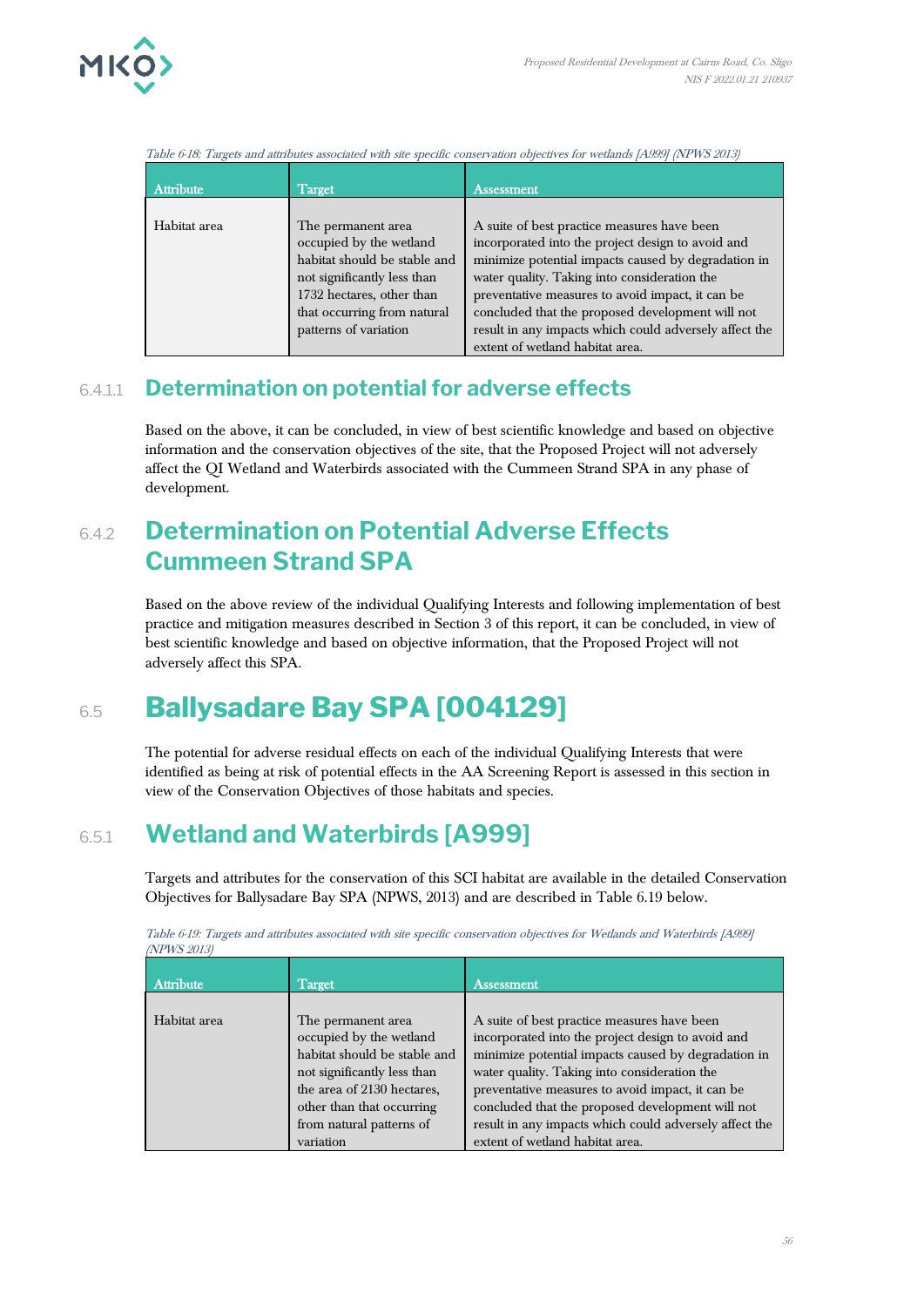

### 6.5.1.1 **Determination on potential for adverse effects**

Based on the above, it can be concluded, in view of best scientific knowledge and based on objective information and the conservation objectives of the site, that the Proposed Project will not adversely affect the QI Wetland and Waterbirds associated with the Ballysadare Bay SPA in any phase of development.

## 6.5.2 **Determination on Potential Adverse Effects Ballysadare Bay SPA**

Based on the above review of the individual Qualifying Interests and following implementation of best practice and mitigation measures described in Section 3 of this report, it can be concluded, in view of best scientific knowledge and based on objective information, that the Proposed Project will not adversely affect this SPA.

# 6.6 **Conclusion of Residual Impact Assessment**

Based on the above, in view of best scientific knowledge, on the basis of objective information, the proposed project will not adversely affect any QI/SCI as a result of deterioration in surface water, habitat loss or disturbance during either construction or operation of the proposed project. There is no potential for adverse effect on the identified QIs/SCIs and their associated targets and attributes, or on any European Site. All identified pathways for effect have been robustly blocked through measures to avoid impacts and the incorporation of best practice/mitigation measures into the project design.

Taking cognisance of measures to avoid impacts and best practice/mitigation measures incorporated into the project design which are considered in the preceding section, the Proposed project will not have an adverse effect on the integrity of any European site.

The proposed project will not prevent the QIs/SCIs of European Sites from achieving/maintaining favourable conservation status in the future as defined in Article 1 of the EU Habitats Directive. A definition of Favourable Conservation Status is provided below:

'conservation status of a species means the sum of the influences acting on the species concerned that may affect the long-term distribution and abundance of its populations within the territory referred to in Article 2;

The conservation status will be taken as 'favourable' when:

'Population dynamics data on the species concerned indicate that it is maintaining itself on a long-term basis as a viable component of its natural habitats, and

'The natural range of the species is neither being reduced nor is likely to be reduced for th<sup>e</sup> foreseeable future, and,

'There is, and will probably continue to be, a sufficiently large habitat to maintain its populations on a long-term basis.'

Based on the above, it can be concluded in view of best scientific knowledge, on the basis of objective information that the proposed development will not adversely affect the Qualifying Interests/Special Conservation Interests associated with the following EU sites:

- Lough Gill SAC [001976]
- $\blacktriangleright$ Ballysadare Bay SAC [000622]
- Cummeen Strand/Drumcliff Bay (Sligo Bay) SAC [000627]